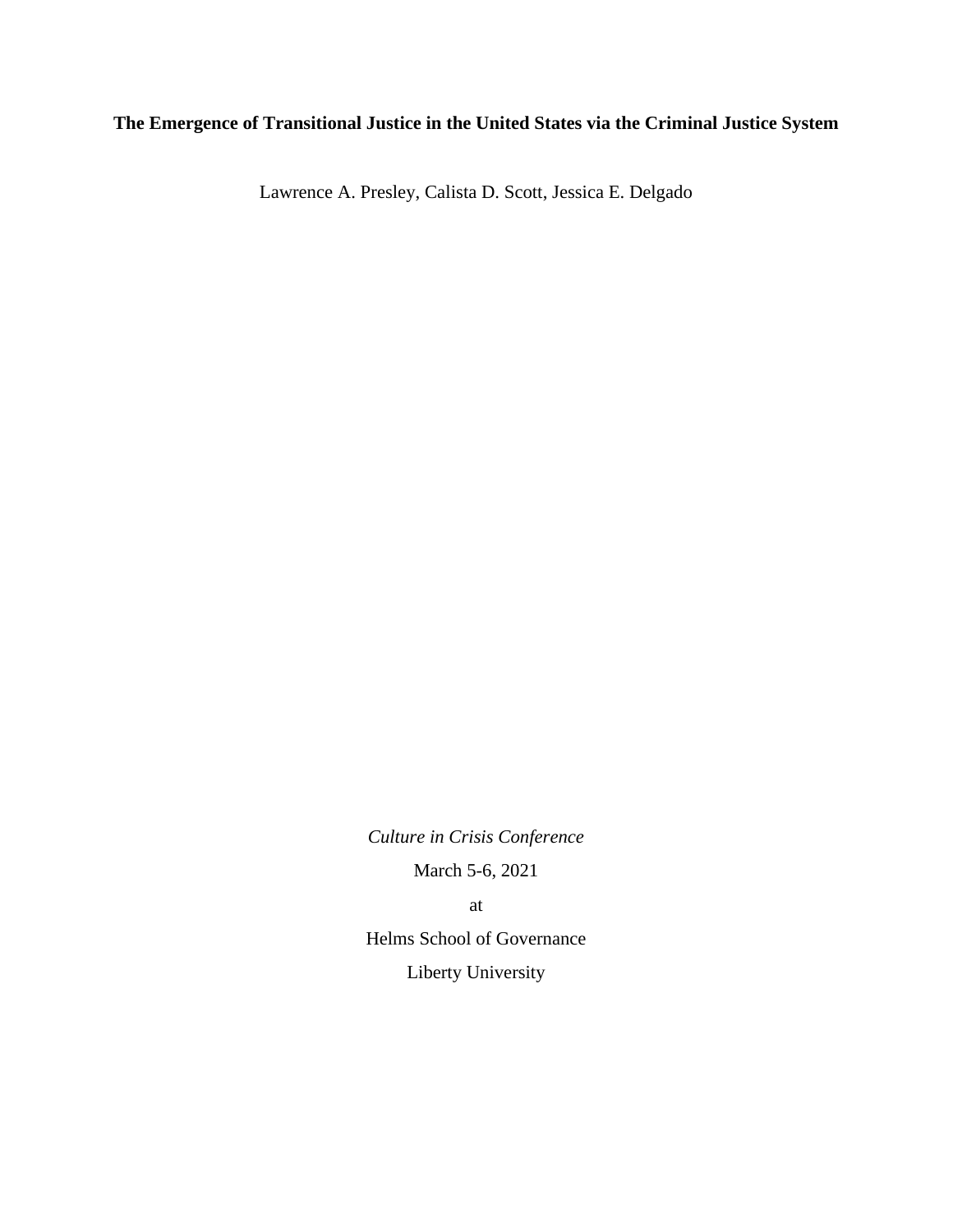Lawrence Presley is an Associate Professor of Criminal Justice, Liberty University. Retired Supervisory Special Agent of the Federal Bureau of Investigation. He served in Detroit Field Office and Laboratory Division as Chief of the DNA Analysis and Quality Assurance Units. After the FBI, he became the Director of the Criminalistics Department at NMS Labs, and served as Director and Assistant Professor of the Graduate Forensic Science Program at Arcadia University. He then served as an Expeditionary Forensic Laboratory Lead Scientist/Chief for the United States Army's Forensic Exploitation Directorate and moved on to serve as a Managerial Criminalist with the NYPD Forensic Investigations Division in New York.

Calista Scott is a senior at Liberty University studying Forensic Science with a minor in Criminal Justice. Using her degree, she plans to work as a crime scene investigator. She received an Associates of Science and Arts Degree from Montcalm Community College in 2018. She is a member of the National Society of Leadership and Success. In her free time, she enjoys hanging out with friends, reading, and watching television.

Jessica Delgado is an undergraduate student at Liberty University.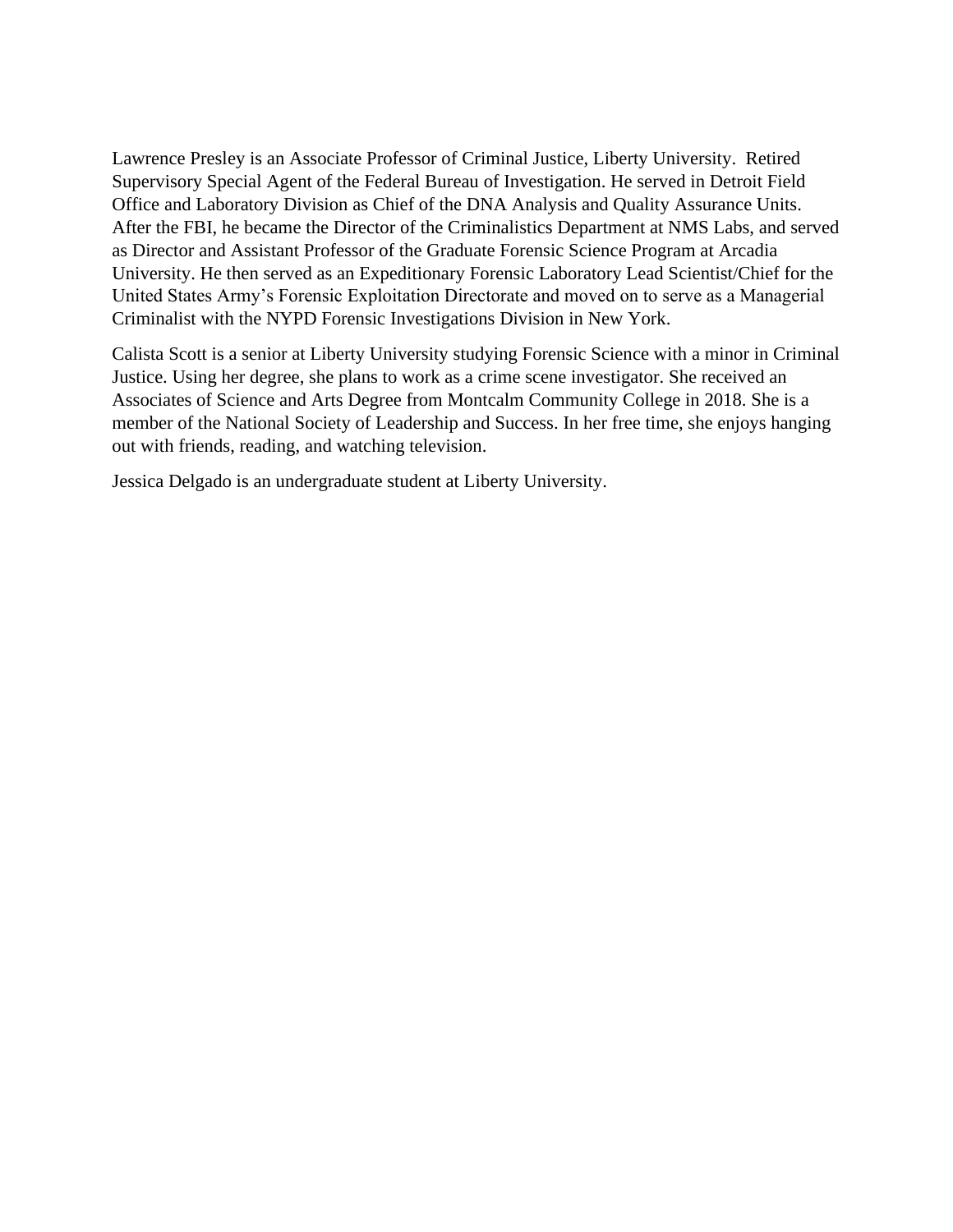#### **Introduction**

The definition of transitional justice includes police and judiciary reform in part through truth and reconciliation commissions. Several states have operational truth and justice commissions, and there are clear Congressional and media indications of a United States truth and reconciliation commission. The purpose of this paper is to explore a national truth and justice commission with a focus on criminal justice reform. The South African Truth and Reconciliation Commission will be explored, and its potential implications for such a United States commission. The United States Supreme Court decision *McGirt v. Oklahoma* (2020) will also be highlighted as it may have implications for reparations similar to those proposed in South Africa.

# **Literature Review**

One of the mechanisms for transitional justice is a truth and reconciliation commission, and South Africa offers a model derived largely from racial segregation. Consequently, the evolution and implementation of a United States commission may reasonably be compared to the South African experience (Aboueldahab, 2020; Lowery, 2020; Tepperman, 2002). There is currently significant media and Congressional interest in such a commission (United States Senate Bill 40 [S 40]. 2021; Táíwò, 2020; Public Broadcasting System [PBS], Amanpour and Company, 2020; International Center for Transitional Justice (ICTJ), 2020; Mystal, 2020; National Public Radio [NPR], 2020; Romine & del Valle, 2020). But to more fully understand the need for such a commission, a review of racial injustice within the criminal justice systems in the United States (Reichel, 1988; Williams & Murphy, 1990; History.com Editors., 2021; National Commission on Law Observance and Enforcement, 1931; *The President's Task Force on 21st Century Policing,*  2015) and South Africa (Nittle, 2021; Varney, 2020; Pruitt, 2010; Harroff, 2019; Rauch, 2005) is warranted. It is also necessary to understand the nature of racially motivated police injustices in the United States (National Commission on Law Observance and Enforcement, 1931) and South Africa (South African Broadcasting Corporation [SABC], 2011, *TRC Episode 57, Part 02*).

The reparation aspect of transitional justice is raised by the recent *McGirt v. Oklahoma* case decision. There are repercussions for criminal cases and tax issues that may raise widespread tensions (Thomas, 2020; Killman, 2020; Hanson, 2020; Forman, 2020). The outcomes of truth and reconciliation commissions result in a report that will also have implications for how reparations and reconciliation are implemented and taught by educational systems, and consequently understanding this potentiality needs to be addressed (Wolfgang, 2019; Gumede and Biyase, 2016; Hinkson, 2018; *Brown v. Board of Education*, 1955; Branton, 1980; Allen, 2015; Bass, 1970).

With some understanding of the history of racial injustices, one may more effectively move to address the need and potential ramifications of a national truth and reconciliation commission in the United States.

# **To Be or Not to Be: Transitional Justice via a United States Truth and Reconciliation Commission**

An apropos definition of transitional justice will help to frame and discuss the issues and ramifications of a transitional justice approach: "Transitional justice consists of judicial and non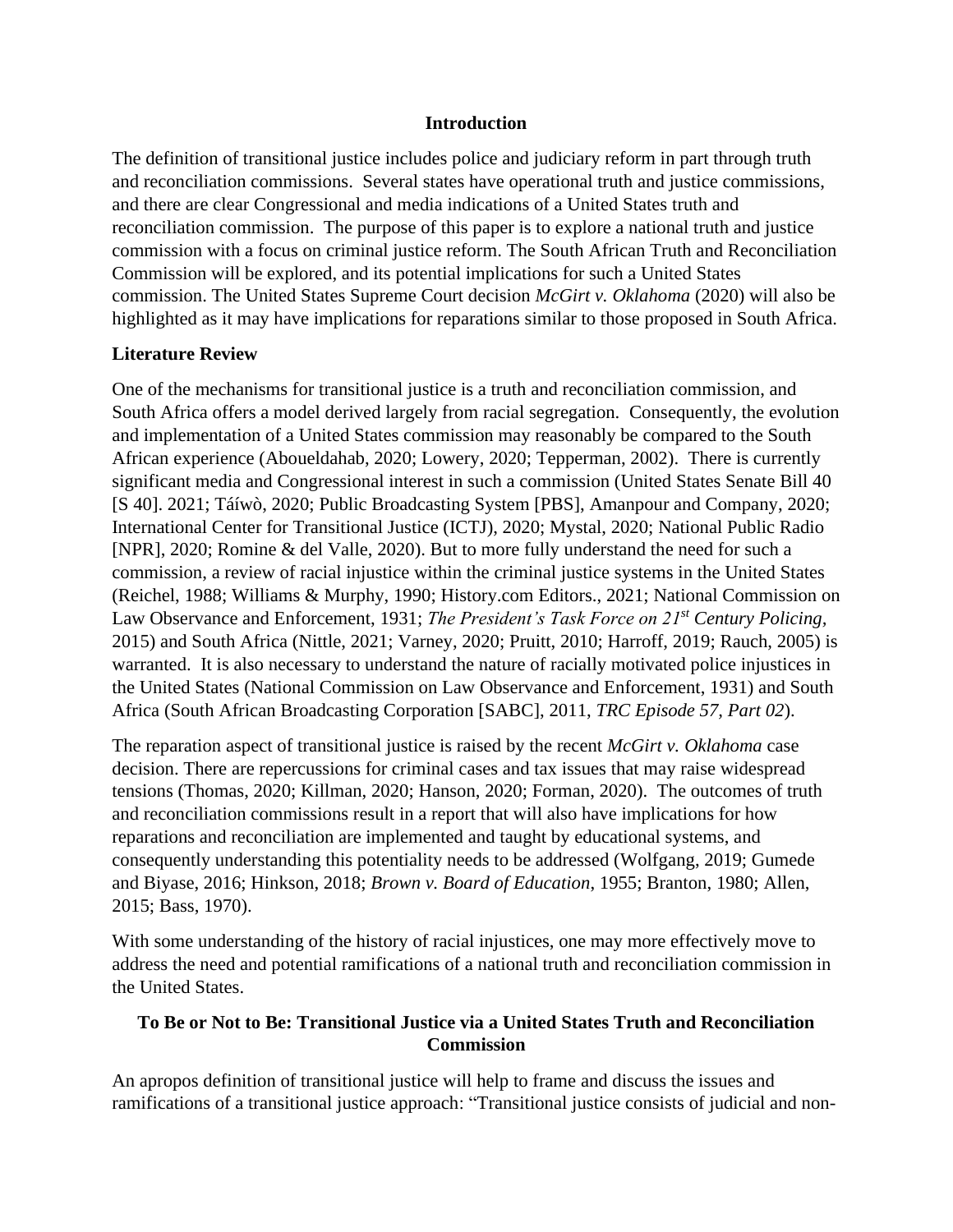judicial mechanisms, including prosecution initiatives, reparations, truth-seeking, institutional reform, or a combination thereof). Whatever combination is chosen must conform with international legal standards and obligations" (United Nations Human Rights, 2021).

This paper's overall focus will be truth-seeking, institutional reform, and reparations within the police and criminal justice system. The proposed vehicle for accomplishing this mission is a U.S. Truth and Reconciliation Commission. This commission, however, may have both beneficial and undesirable consequences, as will be discussed later. The United States commission does not fully exist, but the reality of its deployment is on the horizon.

Táíwò (2020) opines that "We must reconcile with our history — with race and with racism. And to do that, there is no better model to guide us than South Africa's"(n.p.). He goes on to say, "To become the perfect union its founders intended, the United States must make its black citizens whole, without legal equivocations or constitutional hair-splitting. That is the ultimate argument for a Truth and Reconciliation Commission in our land" (Táíwò, 2020, n.p.).

Senate Bill 40 (S. 40) introduced in January 2021 by Senator Cory Booker reads as follows:

A bill to address the fundamental injustice, cruelty, brutality, and inhumanity of slavery in the United States and the 13 American colonies between 1619 and 1865 and to establish a commission to study and consider a national apology and proposal for reparations for the institution of slavery, its subsequent de jure and de facto racial and economic discrimination against African Americans, and the impact of these forces on living African Americans, to make recommendations to the Congress on appropriate remedies, and for other purposes. (United States Senate, 117th Congress Senate Bill 40. (United States Senate, 2021)

The media and Congress are moving in the direction of a U.S. Truth and Reconciliation Commission. Based on the South Africa example, this raises significant issues regarding the pathway and potential outcomes. This paper argues that transitional justice goals will be implemented through a truth and reconciliation commission. Although transitional justice goals are broadly defined, this paper will focus on judicial and institutional reforms, primarily the police and criminal justice system. There will be a general discussion of the South African and the potential implications for the United States.

# **History of Racial Segregation and the Criminal Justice System**

It may be useful to review some historically significant events that led to the United States' current racially charged situation. Racial segregation has had a long history of interacting with the various components of the criminal justice system, and numerous United States governmental entities at the federal and state levels have played significant roles in the evolution of our current racial situation. The broad components portrayed in Figure 1 offer an outline of how our current situation developed and in what direction it may be headed. The events in Figure 1 will briefly discussed below.

# **Figure 1. Criminal justice institutional reform and transitional justice timeline**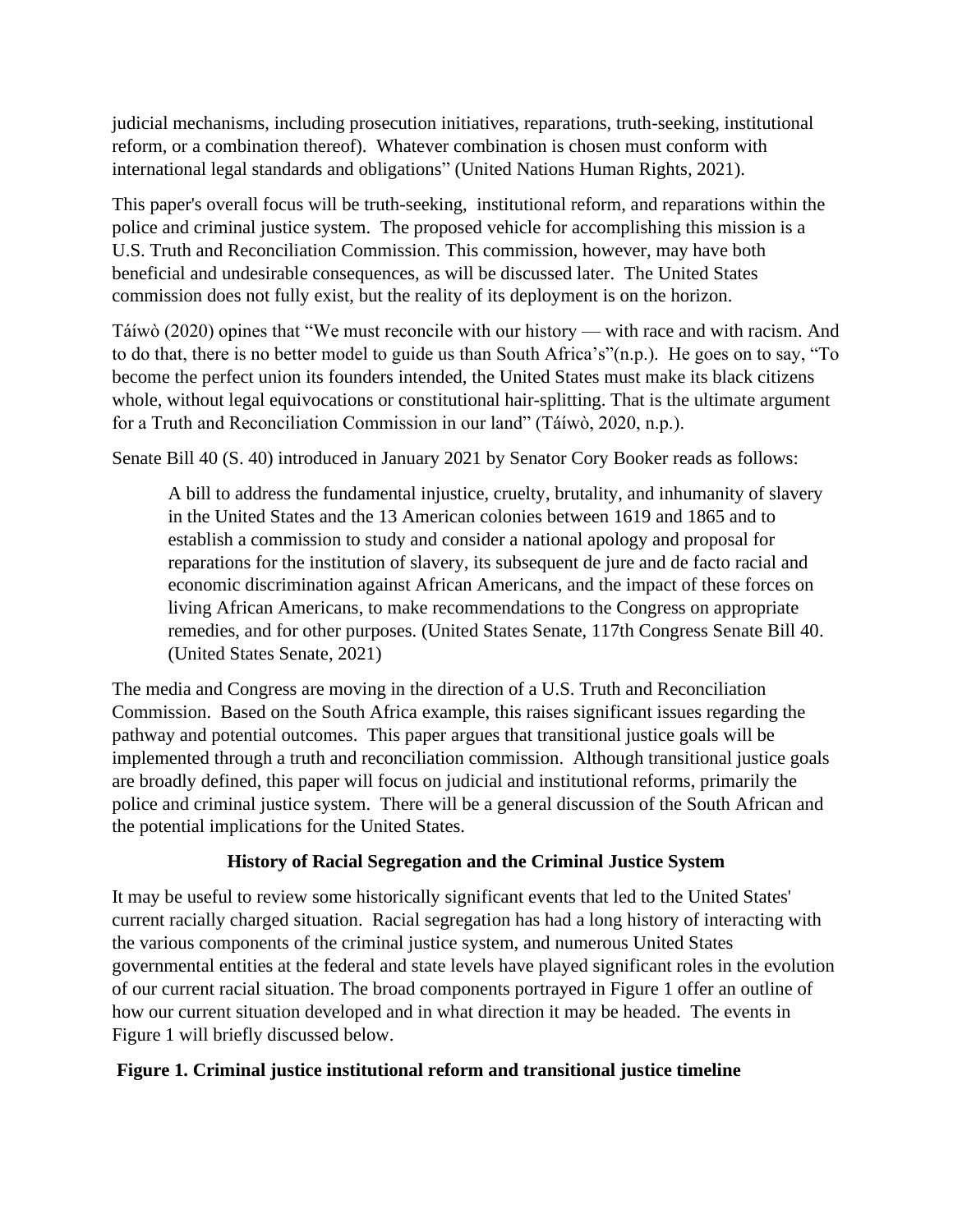

# **Historical Development of Law Enforcement in the United States**

Slavery and law enforcement have been consistently interwoven over the course of United States history. Much of the incentive for law enforcement agencies resulted from the necessity of controlling slaves and addressing slave revolts and riots. Slaves did resist their bondage, and generally their resistance led to running away, criminal acts, and conspiracies or uprisings, and all these actions constituted a danger to whites and white economic success. Slave revolts in the colonies were reported as early as 1657, and many "horrible and barbarous massacres" of whites by Blacks were noted in the South Carolina slave patrol legislation in 1740 (Reichel, 1988, p. 55). Georgia slave patrol legislation in 1757 states, "it is absolutely necessary…that patrols should be established…for the better keeping of Negroes and other slaves in order and prevention of cabals, insurrections, or other irregularities amongst them" (Candler, 1910: 225) (Reichel, 1988, pp. 55-56). Early slave patrols stemmed from colonial militias, and as early as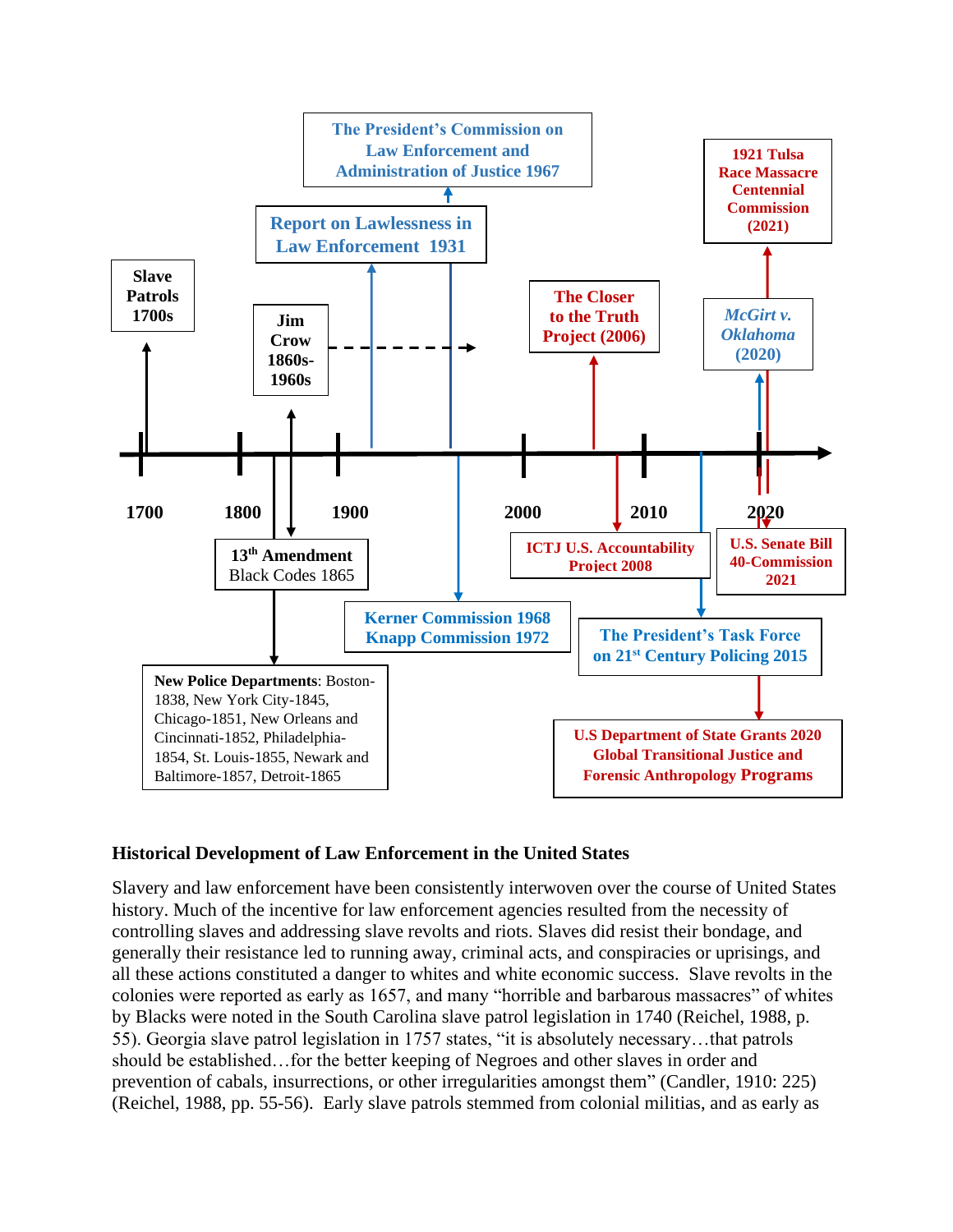1721, the South Carolina militia shifted from mainly military defensive duties to the surveillance of slaves. Documentation of slave patrols has been found for nearly all the southern states. Reichel (1988) argues that slave patrols were a form of transitional policing more advanced than watch types, but not as developed as the modern urban Northern police agencies. Northern police agencies also were created in large response to race riots.

Police agencies developed in the North in the mid-1800s: Boston-1838, New York City-1845, Chicago-1851, New Orleans and Cincinnati-1852, Philadelphia-1854, St. Louis-1855, Newark and Baltimore-1857, Detroit-1865 (Williams & Murphy, 1990). The large urban North cities saw dramatic changes in the mid-1800s. There were substantial increases in immigration, population growth, and industrialization, and many individuals from poor, rural backgrounds were migrating to and settling in large urban cities. Conflicts between black freedmen and the urban white working class contributed to the social conflicts. There were racial riots in the mid-1830s through the 1850s in New York City, Boston, Philadelphia, and Baltimore. Philadelphia experienced anti-Black riots between 1838 and 1842, and 11 major riots between 1834 and 1849 (Williams & Murphy, 1990). Numerous police agencies were formed in response to racial tensions and riots, and potential threats to white working-class communities.

Ironically, the 13th amendment abolishing slavery was ratified in 1865, while Mississippi and South Carolina passed the first Black Codes. The [except "as a punishment for crime"](https://www.history.com/news/13th-amendment-slavery-loophole-jim-crow-prisons) of the 13<sup>th</sup> Amendment created a loophole that allowed Southern states to pass black codes to criminalize activities such as vagrancy and unemployment that would make it easier to 'punish' and imprison Blacks, effectively forcing them into slavery. In the late 19<sup>th</sup> century, Jim Crow laws spread across the country, segregating Blacks to separate public facilities and forbade Blacks from living in white neighborhoods. Some states required separate textbooks for Black and white students, and most Southern states prohibited Black and white intermarriage (History.com Editors., 2021). Since the Black Codes and Jim Crow laws criminalized many activities, Blacks remained the focus of law enforcement and the criminal justice system.

From the 1930s to the 1970s, the nexus of Blacks and the criminal justice system were explored by several commissions: Report on Lawlessness in Law Enforcement-1931, The President's Commission on Law Enforcement and Administration of Justice-1967, Kerner Commission-1968, and Knapp Commission-1972. All of these commissions addressed police corruption and, to some degree, addressed the issue of crime and race; however, some specifically highlighted the race and problematic police issues.

For example, the National Commission on Law Observance and Enforcement. (1931) reported: Negroes are the object of racial prejudices in considerable regions of the country, and the inciting of prejudice against them is especially injurious, since in such regions Negroes almost never sit on juries…In an Oklahoma manslaughter case, the prosecutor stated in his opening that all the inhabitants of the defendant's town were practically all Negroes and made their living by violating the law…In some cases the prosecuting attorney made an inflammatory argument, repeatedly calling the defendant 'nigger' (p.318).

In another example, the National Commission on Law Observance and Enforcement. (1931) reported:

Bristol, a Negro undertaker, had a slight automobile collision, and was exchanging license numbers , etc.. when two policemen arrived and attempted to search him. He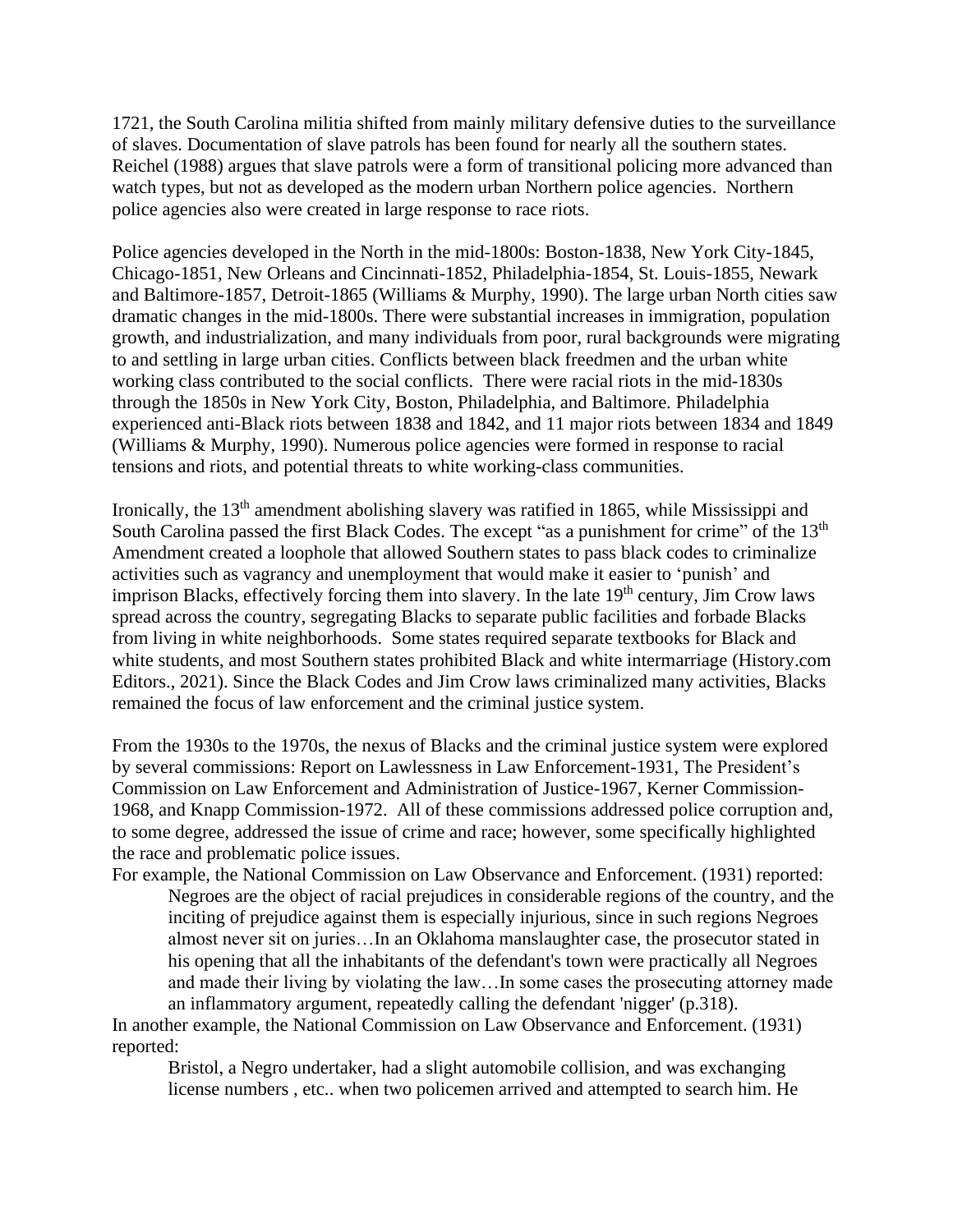refused to be searched on the street but offered to accompany them to the police station for search there. On route to the station the officers struck him in the face: and at the station he was beaten, kicked, and choked. His family physician was called to the station to administer first aid. Bristol's affidavit stated that these charges can be substantiated by reputable witnesses, and that his petition for a Police Trial Board hearing had been denied. (p. 124).

This latter incident is quite comparable to an incident described later in this paper concerning the South African police and their mistreatment of a subject. Physical abuse by police is unfortunately, although undesirable and generally low volume, a universal phenomenon. One of the latest studies on policing, *The President's Task Force on 21st Century Policing* (2015) recommends: "Law enforcement agencies should acknowledge the role of policing in past and present injustices and discrimination and how it is a hurdle to the promotion of community trust" (p.12). The past injustices remain part of the law enforcement past and present.

### **The Republic of South Africa Truth and Reconciliation Commission (TRC)**

It may be helpful to review some historically significant events that led to the South African Truth and Reconciliation Commission (See Figure 2 below). The European influence in South Africa began in the 17<sup>th</sup> century with the Dutch East India Company. Primarily Dutch and English settlers expanded their presence over the next three centuries. In 1910, whites founded the Union of South Africa, an independent arm of the British Empire, and gave the white minority control over the disenfranchised majority Blacks. Apartheid began in part with the 1913 Land Act, and apartheid officially became a widely established government policy in South Africa in 1948 when the Afrikaner National Party came to power. The Group Areas Act of 1950 restricted Blacks from certain public places, and the Promotion of Bantu Self-Government Act of 1959 restricted Blacks to Bantu homelands. From 1961 to 1994, more than 3.5 million people were forcibly removed from their homes and placed in the Bantustans, where they experienced extreme poverty. In 1976 hundreds of Black students were killed in the [Soweto Youth Uprising,](https://www.thoughtco.com/soweto-uprising-1976-image-gallery-4123141) and in 1977 Stephen Biko, an anti-apartheid activist, was killed by police. Biko's story was portrayed in the 1978 film *Cry Freedom*, starring Kevin Kline and Denzel Washington. The Republic of South Africa became independent in 1961, but the policies of apartheid remained until the 1990s. Beginning in 1989, South African Presidents de Klerk and Mandela dismantled the apartheid laws (Nittle, 2021). The South African Truth and Reconciliation Commission was formulated in 1995, began its work in 1996, and continued to 2003.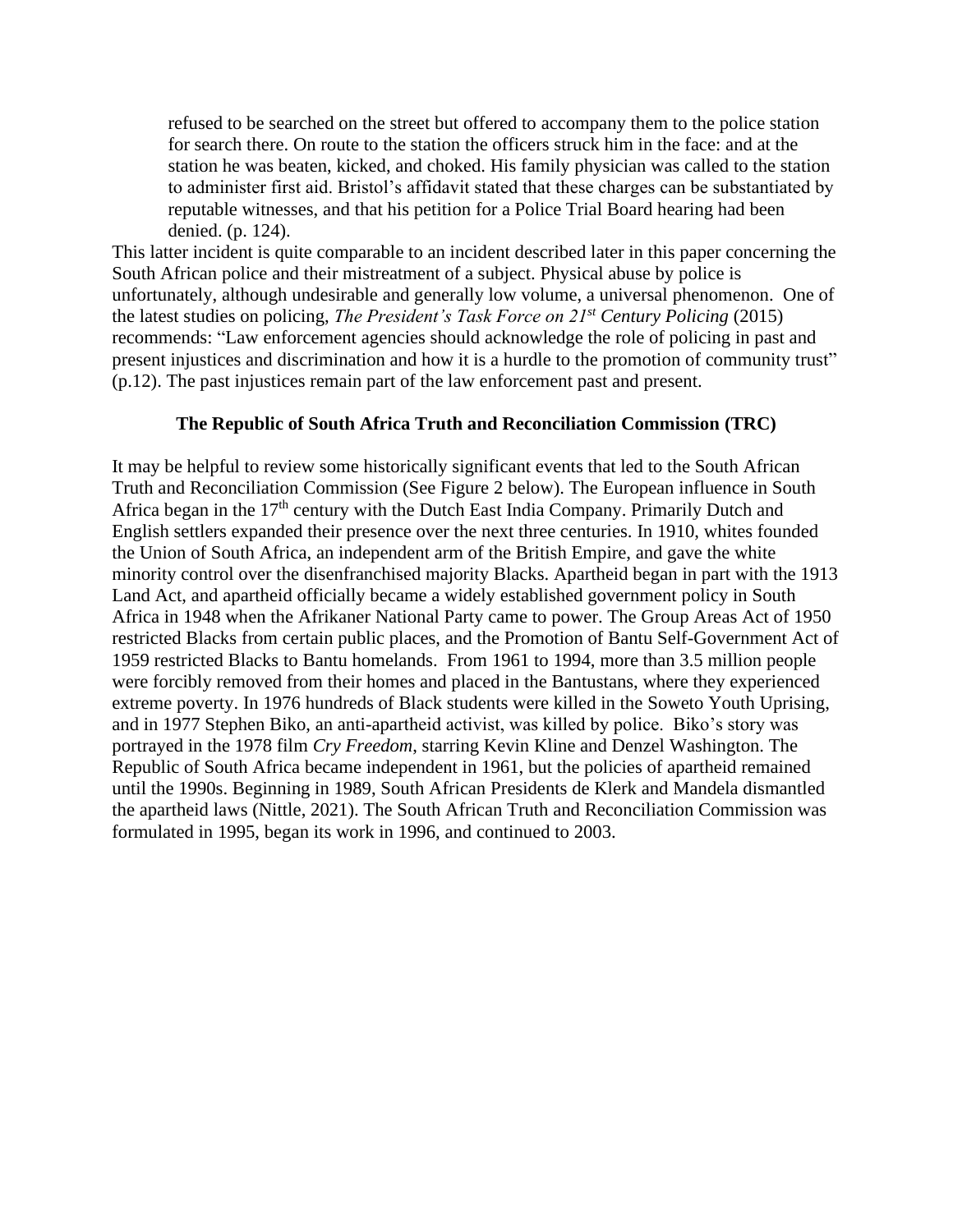**Figure 2. South Africa apartheid timeline**



**Sources:** Nittle, N. K. (2021, January 11). A brief history of South African Apartheid. Retrieved from https://www.thoughtco.com/brief-history-of-south-african-apartheid-2834606 Apartheid timeline. (2017, Mar 15). *Gulf News* http://ezproxy.liberty.edu/login?qurl=https%3A%2F%2Fwww.proquest.com%2Fnewspapers%2Fapartheidtimeline%2Fdocview%2F1878207750%2Fse-2%3Faccountid%3D12085

# **TRC and Police Reform**

In the 1990s, South Africa was reforming its government from an apartheid form of government, to a democratic government that supported and encouraged reconciliation among South Africans who suffered from the laws and regulations from the apartheid-government between 1960 and 1994. The Truth and Reconciliation Commission was proposed to enable and promote reconciliation among South Africans who experienced human rights abuses and other injuries in the country during the earlier years of the apartheid-government. In 1998, a report from the Truth and Reconciliation Commission included testimony from over 22,000 victims and witnesses, and more than 2,000 testified at public hearings (Varney, 2020). The Truth and Reconciliation Commission provided many individuals and families with the opportunity, to tell the truth, and in return, the individual who confessed to their crimes may be granted amnesty if all requirements were met.

As South Africa was transforming its government, a call for police reform became a top priority. The policies and regulations were undergoing significant changes that affected South Africans' policing, and in 1995, South Africa passed the South African Police Service Act 68. Under apartheid South Africa, the police force worked to further divide South Africans based on racial discrimination. However, this new system, known as the South African Police Service, worked to build relationships with the communities by allowing residents to express problems or concerns directly to the police (Pruitt, 2010). Although the Truth and Reconciliation Commission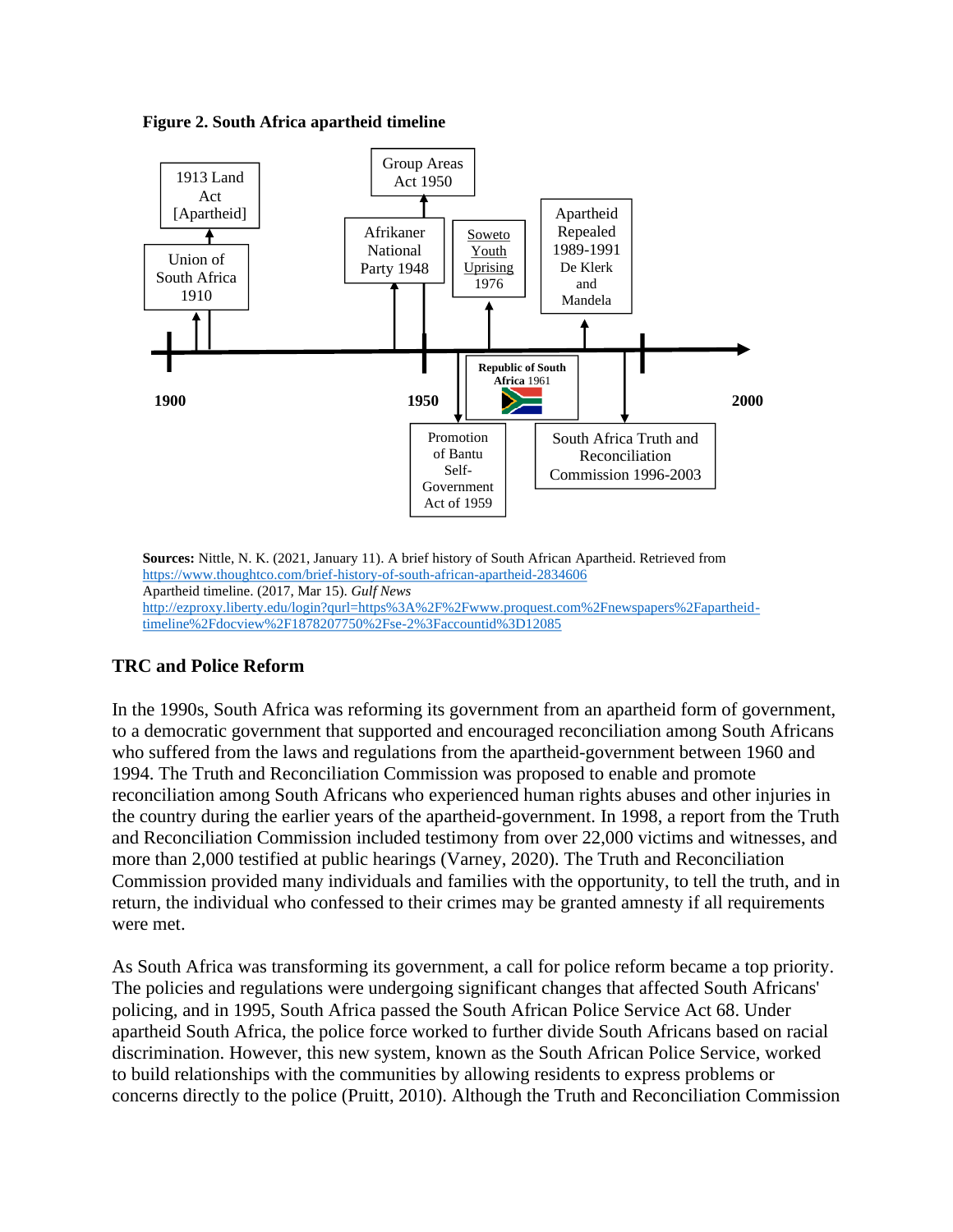was implemented to replace the unjust government that held power in the past, not all South Africans had the same opinions on the changes that were underway. The lasting impressions of some police abuses are revealed in hours of testimony of victims confronting police officers before the Truth and Reconciliation Commission. The following, unfortunately graphic, exchange captures a glimpse of one such testimony:

Jeffrey Benzien, *Former Security South African police*: If I say to Mr Jacobs (*victim*) I put the electrodes in his nose, I may be wrong; if I said I touched it to his genitals, I may be wrong; if I put a probe into his rectum, I may be wrong. That is why the specific methods I could have used any one of those three…

Chris de Jager, *Amnesty Committee member*: Did you during your service use all three methods?

Jeffrey Benzien, *Former Security South African police*: In the case of Mr Jacobs, yes sir. Mr. Jacobs (*victim*): I was your first, the first survivor of this torture method…you can see though there were other people busy with that, which means it was an official method that was authorized and approved that you were using.

Jeffrey Benzien, *Former Security South African police*: Not writtenly authorized, but condoned. (South African Broadcasting Corporation [SABC], 2011, *TRC Episode 57, Part 02* [Video: 8:16-9:27]).

One could see that the South African Security Police's inhumane practices could produce a longlasting traumatic experience for the victims, making reconciliation a challenging objective.

Pruitt (2010) researched the Afrobarometer, an independent organization interested in measuring the social, political, and economic climate in Africa, and producing scientifically reliable data on public opinion and attitudes of South Africans on a variety of issues such as the role of the government, corruption in the local and national government, and trustworthiness of government officials, police, courts and the criminal justice system. The Afrobarometer results suggested that many South Africans accepted the role the police organization has in their lives and noting the adaptability the police officers in the transformation to a democratic police system. The Truth and Reconciliation Commission focused more on restorative justice, and in some instances, that is what it accomplished for many individuals and families.

The Truth and Reconciliation Commission did have some shortcomings. In many cases, postapartheid South African police officers admitted that it was challenging to keep to the new laws and policies after so many years of working with the policies under apartheid (Pruitt, 2010). These admissions led to cases of officers who violated the new laws and regulations and resorted to pre-democratic techniques of conducting extensive searches of people and their property without probable cause, excessive use of force, and violations of due process.

There remains some controversy surrounding the granting of amnesty to those police officers who committed injustices against the Blacks. Unfortunately, the South African Truth and Reconciliation Commissions [TRC] fell short of many of its promises to victims and failed to implement its key recommendations outlined in the TRC final report. Consequently, the TRC credibility has been weakened and its potential impact lessened (Murithi, 2020). If the United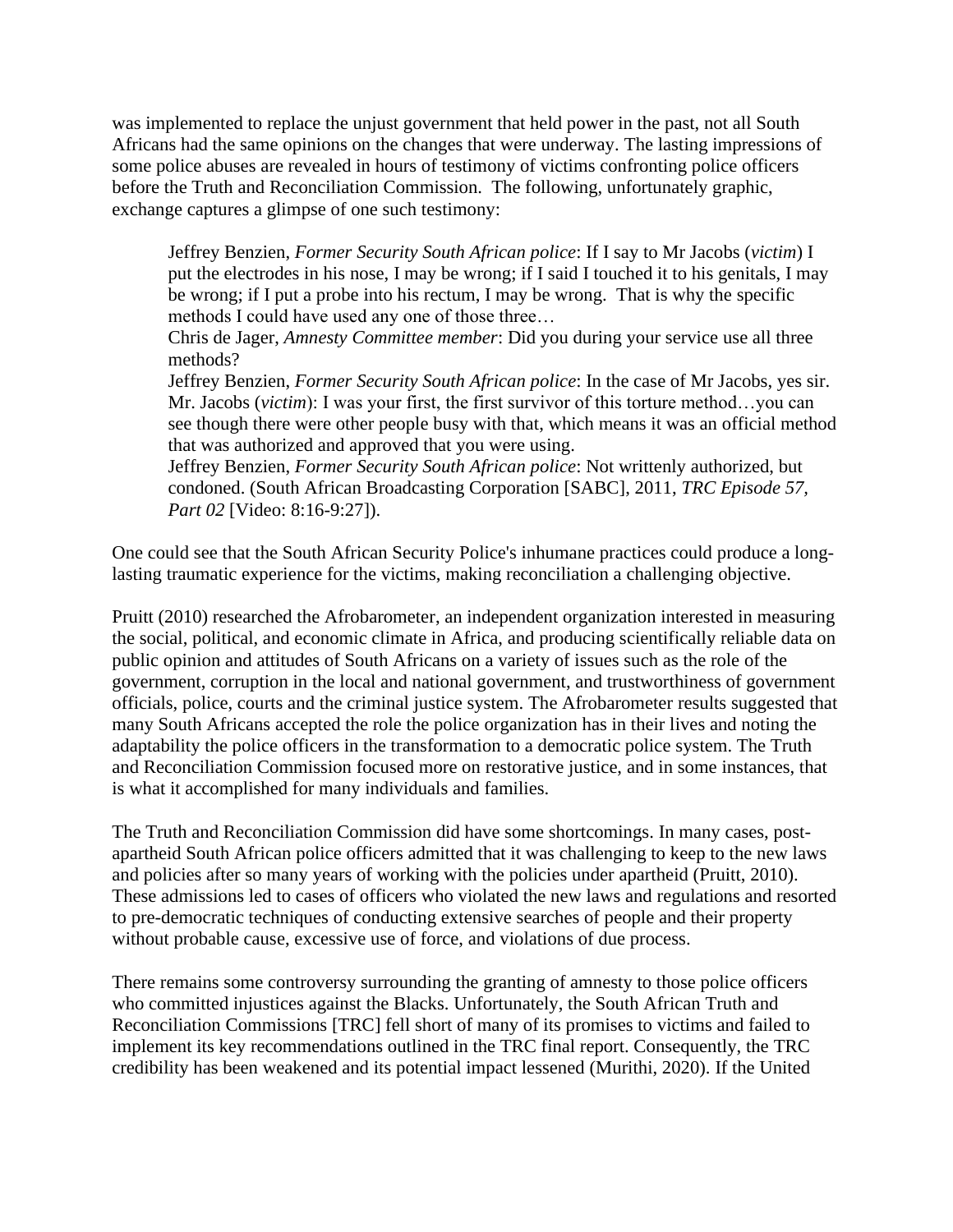States wishes to adopt its mechanism of a truth and reconciliation commission, it will have to be wary of replicating the flaws experienced by the South African TRC.

### **The Need and Ramifications of a United States Truth and Reconciliation Commission**

Recently, the United States has gone through several years of politically motivated riots due to racial discrimination and racial injustice. Many believe the United States would benefit from its version of a truth and reconciliation commission. In a recent poll, 76% of Americans now consider racism and discrimination a "big problem," an increase of 26 percentage points from 2015 (Souli, 2020). The truth and reconciliation commissions work toward restorative justice and acknowledge the injustices against minorities. The public South African TRC hearings provided more than 14,000 hours of video and over 10,000 hours of audio (Aboueldahab, 2020). There is a growing sentiment in the United States for a truth and reconciliation commission. Romine and del Valle (2020) report on the implementation of truth, justice, and reconciliation commissions in Philadelphia, San Francisco, and Boston. Tepperman (2002) opines that although the truth commissions are a subject of much debate, in some cases, "well-designed truth commissions, embedded in some larger political process, can make a crucial contribution to history, justice, and democracy" (p. 128).

In 2006, the Mississippi Truth Project came together with other groups and organizations to begin overseeing the creation of a Truth and Reconciliation Commission (TRC) in Mississippi (The Closer to The Truth Project, n.d.). Some of the violence in Mississippi in the past resulted from the police shooting and injuring Black civilians. The 1921 Tulsa race massacre centennial commission posits that the Tulsa police chief was complicit in the 1921 massacre because the police chief deputized 500 white men and armed them with weapons to deal with the racial tension as they saw fit (1921 Tulsa race massacre centennial commission, 2021, *The Tulsa Race Massacre*)*.* The United States accountability for criminal justice injustices was also addressed in 2008 with the establishment of U.S. Accountability Project of the International Center for Transitional Justice (ICTJ). Magarrell and Peterson (2010) of the ICTJ reported the widespread abuses of counterterrorism detainees in United States custody, and the redress of serious human rights violations. They recommended an "independent claims body" to hear claims and redress unjust treatments—essentially a truth and reconciliation commission providing some form of reparations. There is little doubt that past injustices need to be addressed. Is a national truth and reconciliation commission the best option? Will it work effectively to correct the problems? Again, a comparison with the South African experience may be helpful.

# **The South African Truth and Reconciliation Commission (SATRC)**

The South African Truth and Reconciliation Commission (SATRC) interviewed over 21,000 individuals, and the interviews were televised and on the radio. The SATRC did finally produce a final report, which was massive. There were criticisms of the limited truth that the SARTC could offer. The SATRC also allowed witnesses to testify in any of the 11 official languages recognized by the South African Constitution. It would be difficult to remain professional and unbiased in listening to shocking testimonies as detailed above with the Jeffrey Benzien interview (Harroff, 2019). As Harroff (2019) states,

The TRC's truth is neither an objective, forensic truth nor a post-modern rejection of truth, but a multi-layered truth. This multi-layered truth teaches an important lesson for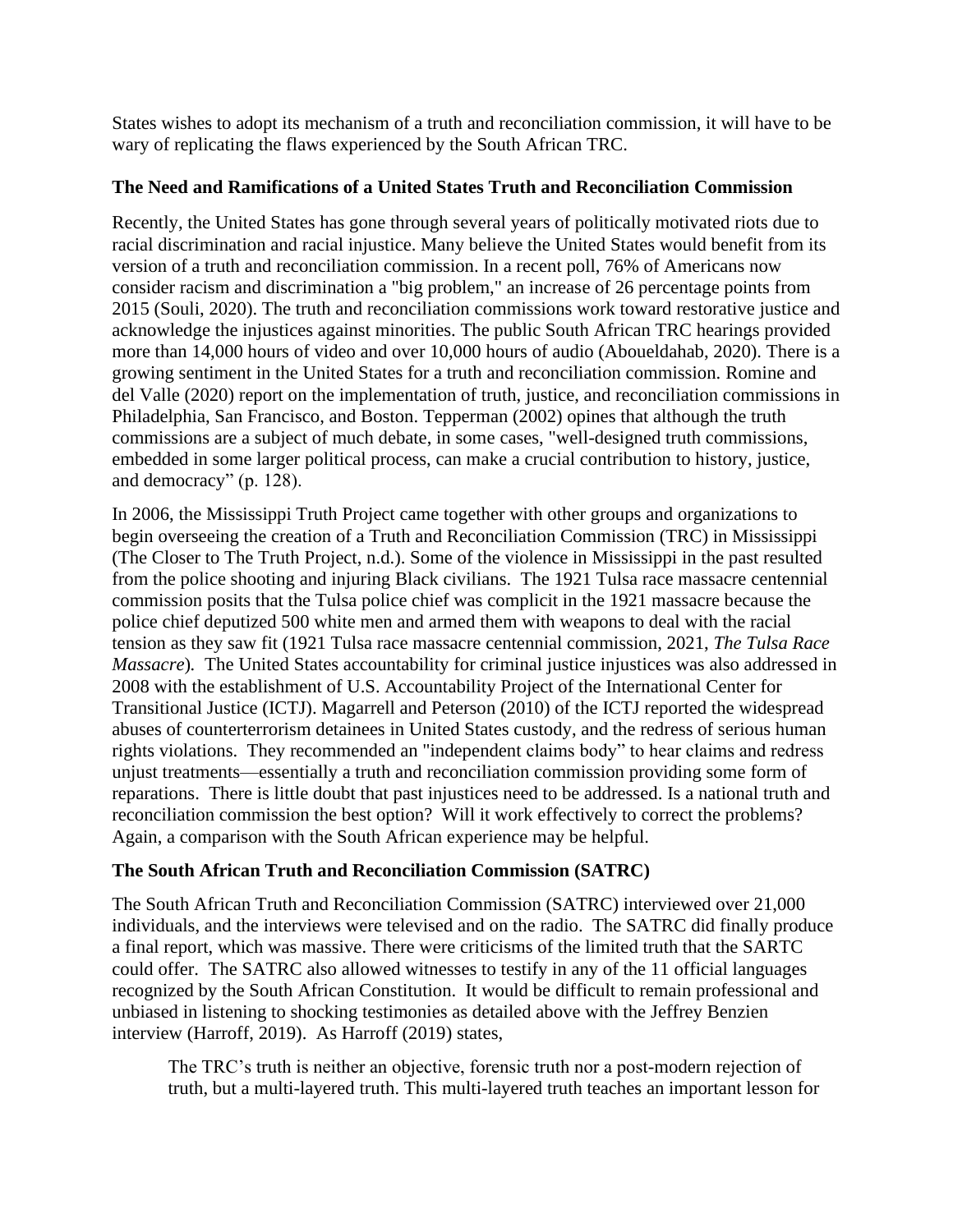how we should engage with the TRC and other truth commissions…The *truth* of the TRC--or, more precisely, the truth as it was understood by the TRC--requires us to look beyond the institution, to understand it within its local context and to consider how its activities have been taken up, extended, and circulated by members of its community. (p. 554).

Senator Leahy proposed a truth and reconciliation commission in 2009 aimed primarily at restoring trust in the justice system (Leahy, 2009). President Obama in 2009 closed the U.S. detention camp in Guantanamo Bay and banned the Central Intelligence Agency from using abusive interrogation methods. The Obama decision focused on future actions rather than past actions and accountability for those actions (Harroff, 2019). Leahy's truth and reconciliation commission sought to strengthen the justice system rather than truth-telling as implemented by the SATRC. As seen with the SATRC, the concept of restorative justice may be invoked within a transitional justice framework, but the final analysis should focus on truth telling and how truth may reveal new ways of being in the community together (Harroff, 2019).

Rauch (2005) suggests that the truth telling continue after the SATRC by using police ethnographic studies. Rauch (2005) opines that,

Detailed ethnographic research into the lives of police officers during the period of 'high transition' from apartheid to democracy would not only be a valuable contribution to social history and the international literature on transitions, but would also serve to fill the void left by the Truth Commission. (p.234).

The successful transformation of police practices in South Africa will also depend on how a new police culture is built. Truth telling is important, but the moral behavior of the police may be even more important. It is the new 'moral regeneration' of police officers, over the truth-telling interviews of the reconciliation project, that may have the most significant impact on police and community interactions (Rauch, 2005).

#### **Reparation Considerations**

Transitional justice includes the concept of reparations. The *McGirt v. Oklahoma* (2020) offers potential insight into possible future reparations in the United States. In *McGirt*, the Supreme Court held that for Major Crimes Act (MCA) purposes, land reserved for the Creek Nation since the 19th century remains Indian country, and this jurisdictional boundary encompasses most of Tulsa, OK. The boundary goes back to an 1833 Treaty that fixed borders for what was to be a permanent home to the whole Creek nation of Indians. Justice Gorsuch opined that, "While there can be no question that Congress established a reservation for the Creek Nation, it's equally clear that Congress has since broken more than a few of its promises to the Tribe" (*McGirt v. Oklahoma,* 591 U.S., 2020). The McGirt decision requires that the federal or tribal governments are responsible for major crime violations. The decision immediately increased the volume of trials for the Tulsa U.S. Attorney's Office, dismissed some criminal cases, and increased the fear that some cases would fall through the cracks (Thomas, 2020; Killman, 2020; Hanson, 2020; Forman, 2020). Although the decision does NOT give any physical property back to the Creek Nation, it does put in place a jurisdictional reality that may have complex and negative unintended consequences. The idea of expropriation of land raises some interesting issues, and South Africa is seriously considering this possibility. Reparations in South Africa have reached a new level regarding the uncompensated expropriation of land and property without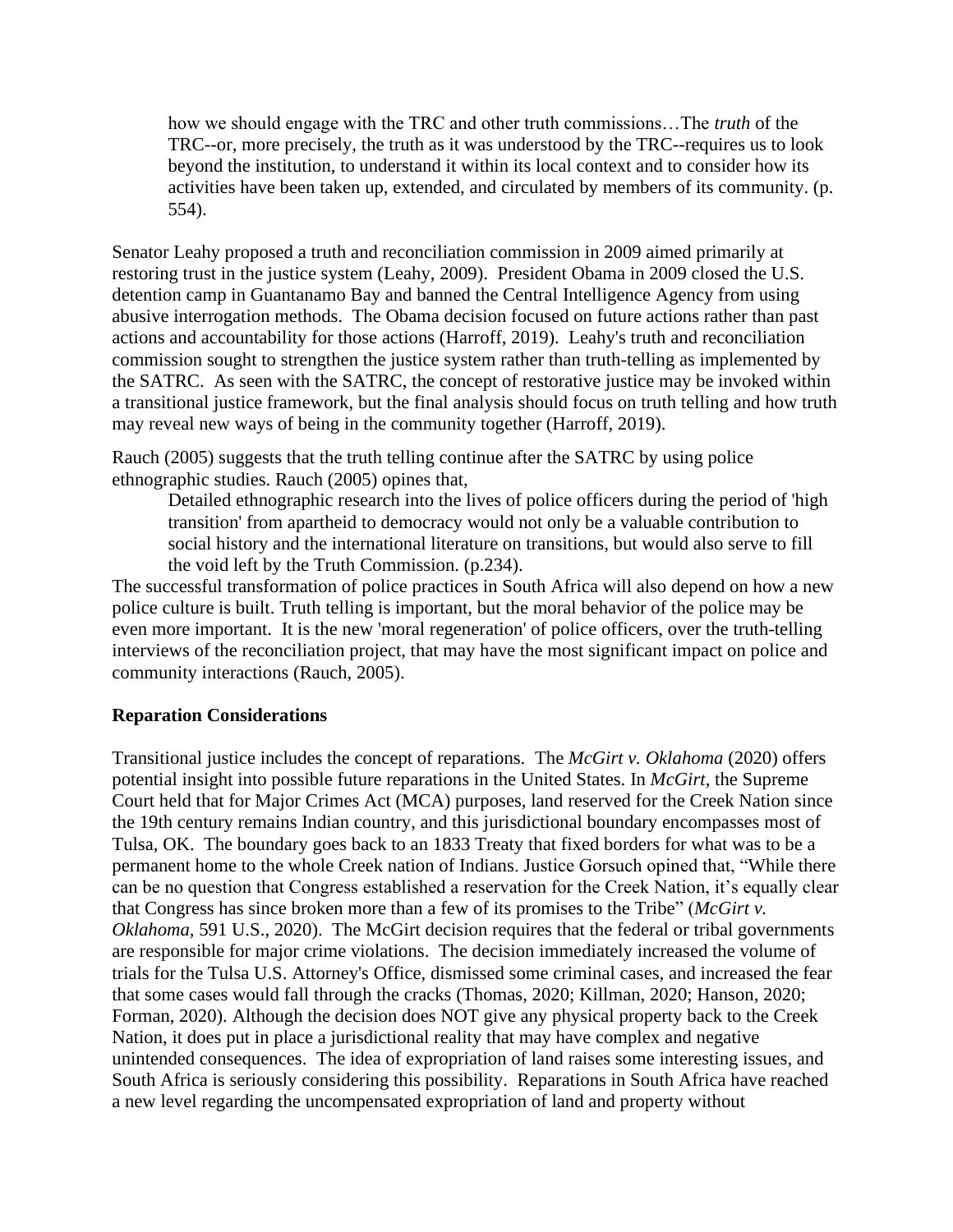compensation. The current proposal and recommendation for Section 25 of the South African Constitution reads,

**Recommendation 1**: Section 25 of the Constitution must be amended and be clear about the expropriation of land and property without compensation. This will address historic wrongs of land dispossession, ensure fair access to land and empower the majority of South Africans (n.p.).

### **Objectives of the Bill**

Subsection 2 (b) Provides for a court of law to make a decision for nil compensation when land or property is expropriated for land reform  $(n,p)$  (Parliament of the Republic of South Africa, n.d.)

Could reparations in the United States begin to return the land to Native Americans or Blacks to compensate for past injustices? In the 1930s, the Federal Housing Authority [FHA] of the federal government created policies that resulted in the redlining practices. Redlining forced Blacks to poor lower-income neighborhoods. The underwriting manual for the FHA included the following policies:

Section 284 (3) (g) Prohibition of the occupancy of properties except by the race for which they were intended.

Section 289 (1) Schools should be appropriate to the needs of the new community and they should not be attended in large numbers by inharmonious racial groups. (Federal Housing Administration, (1936)

These policies resulted in poor, crime-ridden neighborhoods throughout large cities in the United States. Consequently, cities like Detroit and Chicago have high crime neighborhoods which persist until today. These neighborhood 'reservations' could be compared to Native American reservations, which have been adversely affected by government policies. Could reparations require financial compensation or financial commitments to fundamentally renew and rebuild these poor neighborhoods?

# **Reparation and Reconciliation in the Education System**

Are the educational systems able to address the racial injustice reparation issues and reconciliation? Both educational and justice system institutions have vested interests in the successful integration of minorities in communities. Understanding racial perspectives is necessary to that success. Wolfgang (2019) suggests exploring the idea of white privilege to bring forth issues that surround the minorities, and states, "White people are unable or unwilling to see the social and cultural underpinnings of access as a function of white supremacy" (p.14). The history of mistreatment to minorities such as Native Americans, Mexican immigrants, and Blacks has been relegated to a "whitewashed version of history, a history that privileges white experience and white saviorship" (Wolfgang, 2019, p. 19). Wolfgang (2019) explains that a racially diverse education and community could highlight the "histories of harm, erasure, and exoticization of black and brown bodies in art" (p. 24). The past injustices sentiment can apply to any educational experience targeting reparations.

Higher educational programs targeting reparations and reconciliation may need to consider the following questions: "How do organizations translate macrolevel imperatives to integrate, how do they define what integration means, and to what extent are colleges and universities complicit in processes of racial meaning-making" (Hinkson, 2018, p. 923). The American Missionary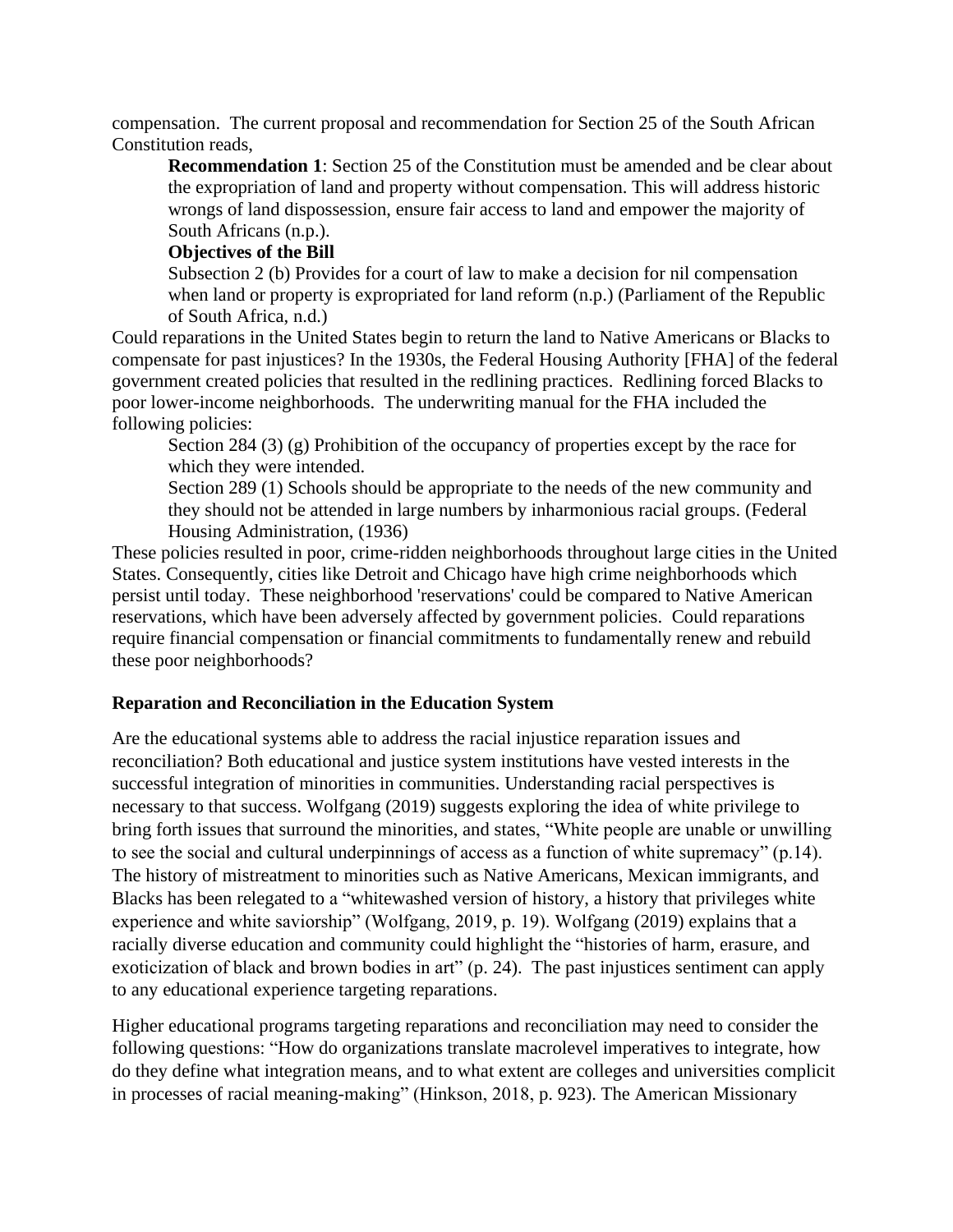Association (AMA), a group formed in 1846 to help the American and British activists address the slavery issue, "saw education as integral to its cause of spreading the doctrine of social equality and offered substantial funding to colleges and universities that offered educational programs committed to anti-caste ideals both inside the classroom and out" (Hinkson, 2018, p. 924). Unfortunately, the AMA lost sight of its original mission, and only a few historically Black colleges and universities like Howard University committed themselves to "the education of a black male elite" (Hinkson, 2018, p. 924).

Gumede and Biyase (2016) discussed the post-apartheid educational reforms and stated, "the reforms of the education system post-1994 are of necessity and have worked relatively well in improving the governance of the educational system, access to education and so forth… However, the quality of education remains a challenge" (p. 73). The *Brown v. Board of Education* (1955) Supreme Court decision sought to correct racial discrimination in public schools. Branton (1980) argued that, "The *Brown* decision led to social, legislative and judicial events which continue to shape race relations in America" (p. 132), and Allen (2015) suggests that the *Brown* decision constructively stimulated the volume of discussion on racial issues and transformed the public debate outside of the judicial decision. Unfortunately, instances particularly in the South, gained national media coverage as whites had violent confrontations with law enforcement to maintain segregated schools in the South (Bass, 1970). Police were historically engaged in the implementation of and resistance to non-segregation in schools. Indeed, the educational and criminal justice system's challenges addressing the ideas and necessities of reparation and reconciliation remain substantial but are not insurmountable.

### **Christian Worldview**

Truth, justice, and reconciliation are well-founded and deeply grounded biblical principles. The antonym for these principles is sin, and this recognition is critical to understanding solutions to racial injustice. A fitting dictionary definition of sin is "immoral conduct or practices harmful or offensive to society" (Merriam-Webster, 2021). The implication in this definition is that there are direct connections of institutionalized practices and actions detrimental to society. Indeed, the malicious, unfair or unwarranted treatment of minority individuals results in harm to the person and society as a whole, and societal transgressions would warrant socially just remedies. As Jesus read from the scroll, "He has sent me to proclaim release to the captives and recovery of sight to the blind, to let the oppressed go free, to proclaim the year of the Lord's favor" (*New Revised Standard Version Bible*, 1989, Luke 4: 18-19).

The gospel of John explains the reality of sin. "If we say that we have no sin, we deceive ourselves, and the truth is not in us. If we confess our sins, he who is faithful and just will forgive us our sins and cleanse us from all unrighteousness. If we say that we have not sinned, we make him a liar, and his word is not in us" (*New Revised Standard Version Bible*, 1989, 1 John 1: 8- 10). Paul explains the manifestations of sin for humankind.

And since they did not see fit to acknowledge God, God gave them up to a debased mind and to things that should not be done. They were filled with every kind of wickedness, evil, covetousness, malice. Full of envy, murder, strife, deceit, craftiness, they are gossips, slanderers, God-haters, insolent, haughty, boastful, inventors of evil, rebellious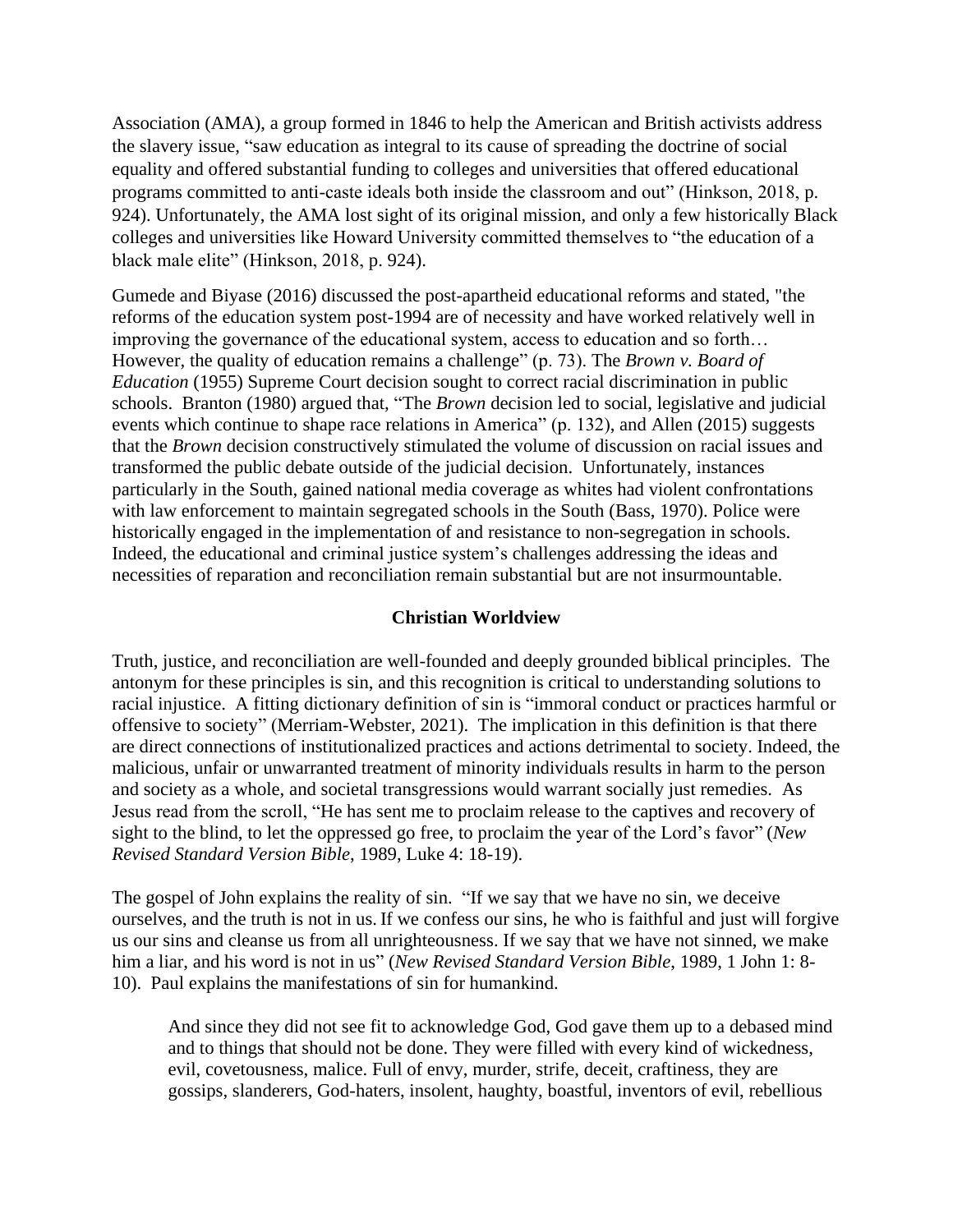toward parents, foolish, faithless, heartless, ruthless. (*New Revised Standard Version Bible*, 1989, Romans 1: 28-31)

Given the reality and manifestations of sin, the recognition and response to our sinful natures is the main prerequisite for moving in the direction of truth, justice, and reconciliation. Niebuhr offers the following regarding our reluctance to accept sin in our society.

The real evil in the human situation…lies in man's [sic] unwillingness to recognize and acknowledge the weakness, finiteness and dependence of his position, in his inclination to grasp after a power and security which transcend the possibilities of human existence, and in his effort to pretend a virtue and knowledge which are beyond the limits of mere creatures…the sin of man consists in the vanity and pride by which he imagines himself, his nations, his cultures, his civilizations to be divine. Sin is thus the unwillingness of man to acknowledge his creatureliness and dependence upon God and his effort to make his own life independent and secure. (Niebuhr, 1941, pp. 167-168).

Society cannot ignore our dependance on God. Sin and its manifestations are part of humanity, and truth and reconciliation are part of our Christian identity. Truth is our mechanism and the truth will liberate us. Our alignment with the Way, the Truth, and the Life is essential to our progress and freedom as godly human beings. "Then Jesus said to the Jews who had believed in him, 'If you continue in my word, you are truly my disciples; and you will know the truth, and the truth will make you free'" (*New Revised Standard Version Bible*, 1989, John 8: 31-32).

Reconciliation is part of our divine nature. According to Paul, reconciliation is our ministry.

All this is from God, who reconciled us to himself through Christ, and has given us the ministry of reconciliation; that is, in Christ God was reconciling the world to himself, not counting their trespasses against them, and entrusting the message of reconciliation to us. (*New Revised Standard Version Bible*, 1989, 2 Corinthians 5: 18-19)

Gauer (2005) suggests that sin is not only an individual behavior, but extends to social structures, and a "shift of perspectives on the nature of sin" could produce "unfathomable" social changes (p. 364). Hence, the idea of a truth and reconciliation commission to redress injustices is consistent with Christian principles; however, the implementation requires a concerted focus on solutions that speak the truth and responses that demonstrate a commitment to the development and maintenance of principled and moral diverse communities.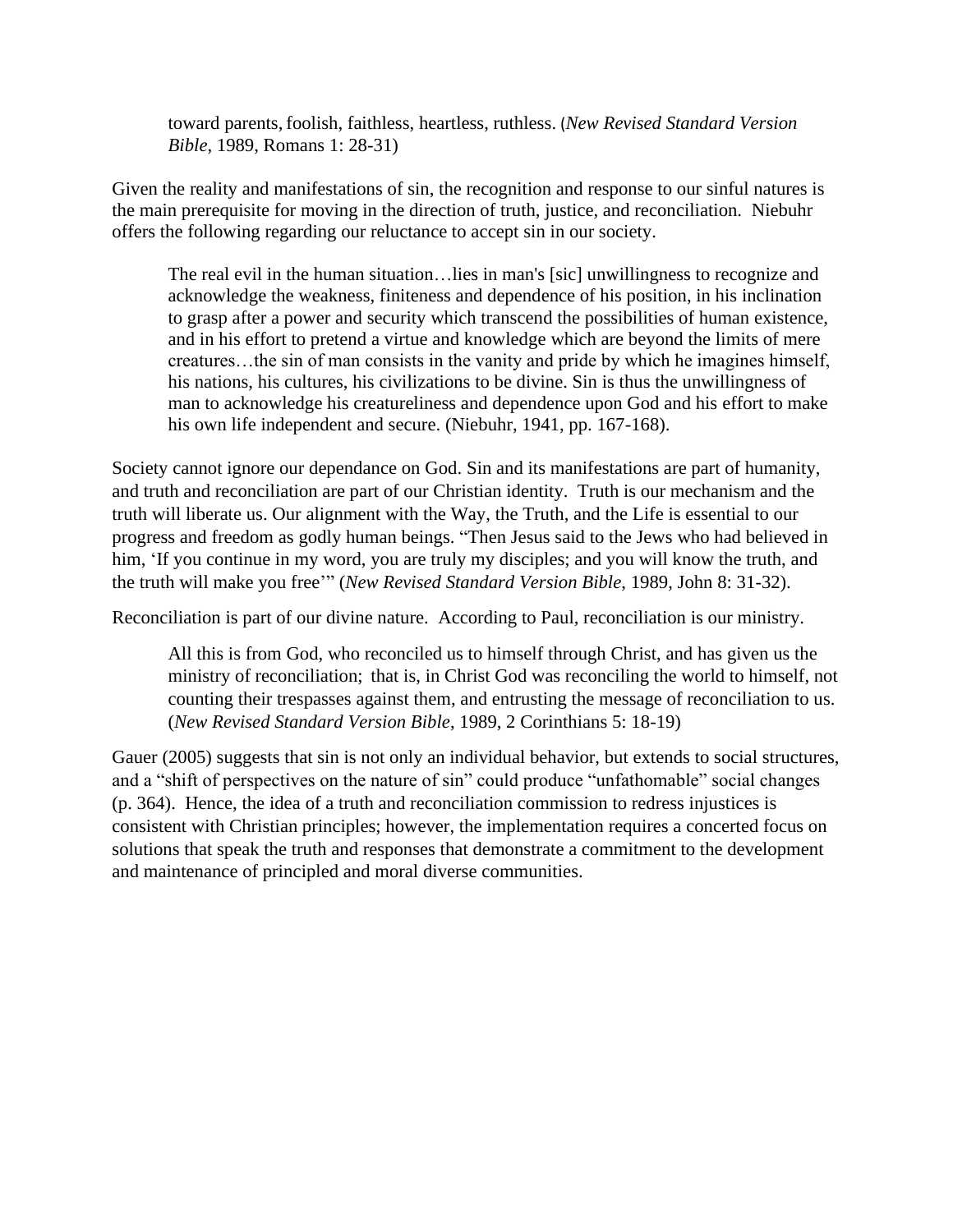#### **References**

- Aboueldahab, N. (2020, July 24). *The United States needs a Truth Commission. it should be televised.* https://foreignpolicy.com/2020/07/24/united-states-racism-truth-commissiontelevise-south-africa-tunisia/.
- Allen, N. (2015). Judicialization of political conflict: Evidence of Brown V. Board of Education's effect in newspaper opinion. *St. Louis University Public Law Review*, *34*(2), 385–405.
- Anders, G. and Zenker, O. (2014), Transition and justice: An introduction. *Development and Change, 45*, 395-414.<https://doi-org.ezproxy.liberty.edu/10.1111/dech.12096>
- African National Congress. (1996). *Statement to the Truth and Reconciliation Commission.* <https://www.justice.gov.za/trc/hrvtrans/submit/anctruth.htm#7>
- Arthur, P. (2009). How "transitions" reshaped human rights: A conceptual history of transitional justice. *Human Rights Quarterly, 31*(2), 321-367, 562. [http://ezproxy.liberty.edu/login?qurl=https%3A%2F%2Fwww.proquest.com%2Fscholarl](http://ezproxy.liberty.edu/login?qurl=https%3A%2F%2Fwww.proquest.com%2Fscholarly-journals%2Fhow-transitions-reshaped-human-rights-conceptual%2Fdocview%2F204633226%2Fse-2%3Faccountid%3D12085) [y-journals%2Fhow-transitions-reshaped-human-rights](http://ezproxy.liberty.edu/login?qurl=https%3A%2F%2Fwww.proquest.com%2Fscholarly-journals%2Fhow-transitions-reshaped-human-rights-conceptual%2Fdocview%2F204633226%2Fse-2%3Faccountid%3D12085)[conceptual%2Fdocview%2F204633226%2Fse-2%3Faccountid%3D12085](http://ezproxy.liberty.edu/login?qurl=https%3A%2F%2Fwww.proquest.com%2Fscholarly-journals%2Fhow-transitions-reshaped-human-rights-conceptual%2Fdocview%2F204633226%2Fse-2%3Faccountid%3D12085)
- Bacote, V., & Perrin, N. (2019). Redemptive rehabilitation: Theological approaches to criminal justice reform. *Christian Scholar's Review, 49*(1), 3-24. [http://ezproxy.liberty.edu/login?qurl=https%3A%2F%2Fwww.proquest.com%2Fscholarl](http://ezproxy.liberty.edu/login?qurl=https%3A%2F%2Fwww.proquest.com%2Fscholarly-journals%2Fredemptive-rehabilitation-theological-approaches%2Fdocview%2F2322612047%2Fse-2%3Faccountid%3D12085) [y-journals%2Fredemptive-rehabilitation-theological](http://ezproxy.liberty.edu/login?qurl=https%3A%2F%2Fwww.proquest.com%2Fscholarly-journals%2Fredemptive-rehabilitation-theological-approaches%2Fdocview%2F2322612047%2Fse-2%3Faccountid%3D12085)[approaches%2Fdocview%2F2322612047%2Fse-2%3Faccountid%3D12085](http://ezproxy.liberty.edu/login?qurl=https%3A%2F%2Fwww.proquest.com%2Fscholarly-journals%2Fredemptive-rehabilitation-theological-approaches%2Fdocview%2F2322612047%2Fse-2%3Faccountid%3D12085)
- Bass, J. (1970). White Violence in Lamar. *New Republic.* 162(13), 10-12. [https://web-a](https://web-a-ebscohost-com.ezproxy.liberty.edu/ehost/pdfviewer/pdfviewer?vid=1&sid=e96101fb-980e-454a-ac2c-edd7a2c23305%40sdc-v-sessmgr02)[ebscohost-com.ezproxy.liberty.edu/ehost/pdfviewer/pdfviewer?vid=1&sid=e96101fb-](https://web-a-ebscohost-com.ezproxy.liberty.edu/ehost/pdfviewer/pdfviewer?vid=1&sid=e96101fb-980e-454a-ac2c-edd7a2c23305%40sdc-v-sessmgr02)[980e-454a-ac2c-edd7a2c23305%40sdc-v-sessmgr02](https://web-a-ebscohost-com.ezproxy.liberty.edu/ehost/pdfviewer/pdfviewer?vid=1&sid=e96101fb-980e-454a-ac2c-edd7a2c23305%40sdc-v-sessmgr02)
- Branton, W. A. (1980). The effect of brown v. board of education: retrospective view. *Howard Law Journal, 23(1),* 125-134. [https://heinonline.org/HOL/Page?lname=&public=false&collection=journals&handle=he](https://heinonline.org/HOL/Page?lname=&public=false&collection=journals&handle=hein.journals/howlj23&men_hide=false&men_tab=toc&kind=&page=125) [in.journals/howlj23&men\\_hide=false&men\\_tab=toc&kind=&page=125#](https://heinonline.org/HOL/Page?lname=&public=false&collection=journals&handle=hein.journals/howlj23&men_hide=false&men_tab=toc&kind=&page=125)
- Brown v. Board of Education, 349 US 294 (1955) [https://scholar.google.com/scholar\\_case?case=13102254740887304967&q=brown+v.+bo](https://scholar.google.com/scholar_case?case=13102254740887304967&q=brown+v.+board+of+education+(1954)&hl=en&as_sdt=6,47&as_vis=1) [ard+of+education+\(1954\)&hl=en&as\\_sdt=6,47&as\\_vis=1](https://scholar.google.com/scholar_case?case=13102254740887304967&q=brown+v.+board+of+education+(1954)&hl=en&as_sdt=6,47&as_vis=1)
- Bucaille, L. (2006), Police officers and soldiers of apartheid: Losers in the new South Africa. *International Social Science Journal, 58*, 433-446. [https://doi](https://doi-org.ezproxy.liberty.edu/10.1111/j.1468-2451.2007.00642.x)[org.ezproxy.liberty.edu/10.1111/j.1468-2451.2007.00642.x](https://doi-org.ezproxy.liberty.edu/10.1111/j.1468-2451.2007.00642.x)
- Conradie, E.M. (2005). Towards an ecological reformulation of the Christian doctrine of sin. *Journal of Theology for Southern Africa*, *122*, 2005, 4-22*.* [http://ezproxy.liberty.edu/login?qurl=https%3A%2F%2Fwww.proquest.com%2Fscholarl](http://ezproxy.liberty.edu/login?qurl=https%3A%2F%2Fwww.proquest.com%2Fscholarly-journals%2Ftowards-ecological-reformulation-christian%2Fdocview%2F213420730%2Fse-2%3Faccountid%3D12085) [y-journals%2Ftowards-ecological-reformulation](http://ezproxy.liberty.edu/login?qurl=https%3A%2F%2Fwww.proquest.com%2Fscholarly-journals%2Ftowards-ecological-reformulation-christian%2Fdocview%2F213420730%2Fse-2%3Faccountid%3D12085)[christian%2Fdocview%2F213420730%2Fse-2%3Faccountid%3D12085.](http://ezproxy.liberty.edu/login?qurl=https%3A%2F%2Fwww.proquest.com%2Fscholarly-journals%2Ftowards-ecological-reformulation-christian%2Fdocview%2F213420730%2Fse-2%3Faccountid%3D12085)
- Federal Grant: DRL FY 2020 Global Transitional Justice and Forensic Anthropology Programs. (2020, Dec 05). *U.S. Fed News Service, Including U.S. State News* [http://ezproxy.liberty.edu/login?qurl=https%3A%2F%2Fwww.proquest.com%2Fnewspa](http://ezproxy.liberty.edu/login?qurl=https%3A%2F%2Fwww.proquest.com%2Fnewspapers%2Ffederal-grant-drl-fy-2020-global-transitional%2Fdocview%2F2467293986%2Fse-2%3Faccountid%3D12085) [pers%2Ffederal-grant-drl-fy-2020-global](http://ezproxy.liberty.edu/login?qurl=https%3A%2F%2Fwww.proquest.com%2Fnewspapers%2Ffederal-grant-drl-fy-2020-global-transitional%2Fdocview%2F2467293986%2Fse-2%3Faccountid%3D12085)[transitional%2Fdocview%2F2467293986%2Fse-2%3Faccountid%3D12085](http://ezproxy.liberty.edu/login?qurl=https%3A%2F%2Fwww.proquest.com%2Fnewspapers%2Ffederal-grant-drl-fy-2020-global-transitional%2Fdocview%2F2467293986%2Fse-2%3Faccountid%3D12085)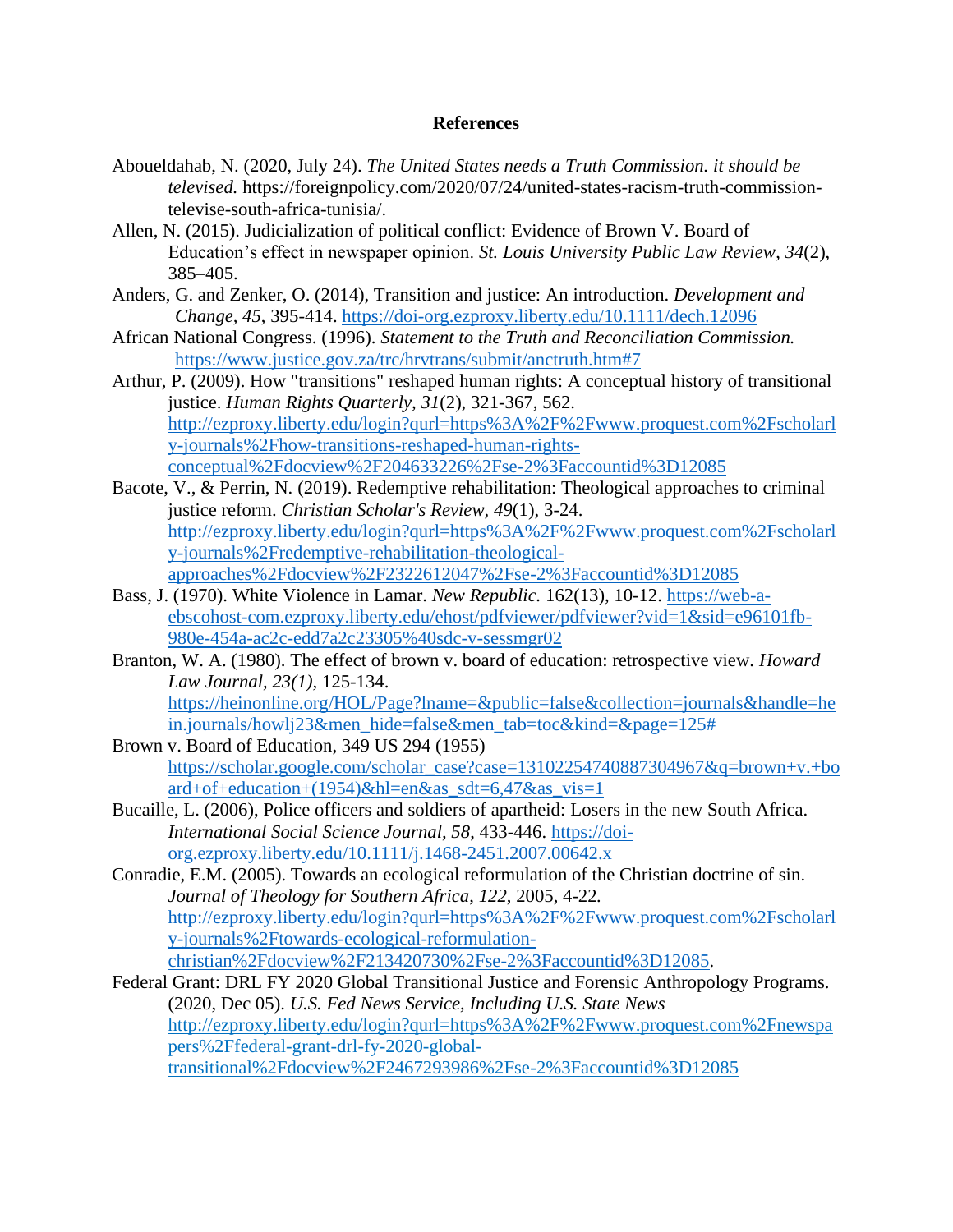- Federal Housing Administration, (1936). *Underwriting Manual: Underwriting and Valuation Procedure Under Title II of the National Housing Act With Revisions to April 1, 1936* (Washington, D.C.), Part II, Section 2, Rating of Location. [https://www.huduser.gov/portal/sites/default/files/pdf/Federal-Housing-Administration-](https://www.huduser.gov/portal/sites/default/files/pdf/Federal-Housing-Administration-Underwriting-Manual.pdf)[Underwriting-Manual.pdf](https://www.huduser.gov/portal/sites/default/files/pdf/Federal-Housing-Administration-Underwriting-Manual.pdf)
- Felker-Kantor, M. (2020). Liberal law-and-order: The politics of police reform in Los Angeles. *Journal of Urban History*, *46*(5), 1026–1049. https://doi.org[/10.1177/0096144217705462](https://doi-org.ezproxy.liberty.edu/10.1177/0096144217705462)
- Forman, C. (2020, October 5). Tax Commission: McGirt decision will have 'significant, immediate' financial impact. *The Oklahoman.*  [https://oklahoman.com/article/5673163/tax-commission-mcgirt-decision-will-have](https://oklahoman.com/article/5673163/tax-commission-mcgirt-decision-will-have-significant-immediate-financial-impact)[significant-immediate-financial-impact](https://oklahoman.com/article/5673163/tax-commission-mcgirt-decision-will-have-significant-immediate-financial-impact)
- Gauer, L. (2005). A Christian perspective on poverty and social justice: Sin is more than just flawed character. *Social Work & Christianity*, *32*(4), 354–365. [https://web-a-ebscohost](https://web-a-ebscohost-com.ezproxy.liberty.edu/ehost/pdfviewer/pdfviewer?vid=1&sid=cb9c1916-a526-4ffd-a823-03f3be78699a%40sdc-v-sessmgr02)[com.ezproxy.liberty.edu/ehost/pdfviewer/pdfviewer?vid=1&sid=cb9c1916-a526-4ffd](https://web-a-ebscohost-com.ezproxy.liberty.edu/ehost/pdfviewer/pdfviewer?vid=1&sid=cb9c1916-a526-4ffd-a823-03f3be78699a%40sdc-v-sessmgr02)[a823-03f3be78699a%40sdc-v-sessmgr02](https://web-a-ebscohost-com.ezproxy.liberty.edu/ehost/pdfviewer/pdfviewer?vid=1&sid=cb9c1916-a526-4ffd-a823-03f3be78699a%40sdc-v-sessmgr02)
- Gortat, J. (2017). A case of successful transitional justice**:** Fritz Bauer and his late recognition in the Federal Republic of Germany. *Polish Political Science Yearbook, 46*(2). 71-84. doi: <https://doi.org/10.15804/ppsy2017205>
- Grossi, É. (2020). New avenues in epigenetic research about race: Online activism around reparations for slavery in the United States. *Social Science Information*, *59*(1), 93–116. <https://doi.org/10.1177/0539018419899336>
- Gumede, V., & Biyase, M. (2016). Educational reforms and curriculum transformation in postapartheid South Africa. *Environmental Economics, 7*(2), 69-76. [http://dx.doi.org/10.21511/ee.07\(2\).2016.7](http://dx.doi.org/10.21511/ee.07(2).2016.7)
- Hanson, C. (2020, July 10). McGirt v. Oklahoma could have lasting implications. *Fox 25 News*[.https://www.msn.com/en-us/sports/ncaafb/mcgirt-v-oklahoma-could-have-lasting](https://www.msn.com/en-us/sports/ncaafb/mcgirt-v-oklahoma-could-have-lasting-implications/ar-BB16y8Vw)[implications/ar-BB16y8Vw](https://www.msn.com/en-us/sports/ncaafb/mcgirt-v-oklahoma-could-have-lasting-implications/ar-BB16y8Vw)
- Harroff, L. (2019). Lessons from truth and reconciliation commissions in South Africa, Kenya, and the United States for transitional and restorative justice. *The Kansas Journal of Law & Public Policy.*, *28*(3). 527-560.
- Hasselt-Walker, C. (August 26, 2020). A timeline of racist policing in America: A legal legacy of lawlessness in law enforcement. *Newsone*. [https://newsone.com/4002973/racist](https://newsone.com/4002973/racist-policing-america-timeline/)[policing-america-timeline/](https://newsone.com/4002973/racist-policing-america-timeline/)
- History.com Editors. (2021). *Jim Crow laws.* A&E Television Networks <https://www.history.com/topics/early-20th-century-us/jim-crow-laws>
- International Center for Transitional Justice (ICTJ). (2020). *U.S. Accountability Project*. <https://www.ictj.org/our-work/regions-and-countries/usa-accountability>
- Jensen, S. (2014), Conflicting logics of exceptionality: New beginnings and the problem of police violence in post‐apartheid South Africa. *Development and Change, 45*, 458-478. <https://doi-org.ezproxy.liberty.edu/10.1111/dech.12088>
- Killman, C. (2020, August 7). McGirt-related murder cases increase Tulsa federal court's caseload. *Tulsa World.* [https://tulsaworld.com/news/local/crime-and-courts/mcgirt-related](https://tulsaworld.com/news/local/crime-and-courts/mcgirt-related-murder-cases-increase-tulsa-federal-courts-caseload/article_987fd7b3-dace-523f-96ea-a8f3f8a4a029.html)[murder-cases-increase-tulsa-federal-courts-caseload/article\\_987fd7b3-dace-523f-96ea](https://tulsaworld.com/news/local/crime-and-courts/mcgirt-related-murder-cases-increase-tulsa-federal-courts-caseload/article_987fd7b3-dace-523f-96ea-a8f3f8a4a029.html)[a8f3f8a4a029.html](https://tulsaworld.com/news/local/crime-and-courts/mcgirt-related-murder-cases-increase-tulsa-federal-courts-caseload/article_987fd7b3-dace-523f-96ea-a8f3f8a4a029.html)
- Lamb, G. (2018). Mass killings and calculated measures: The impact of police massacres on police reform in South Africa. *S.A. Crime Quarterly*, *63*, 5-16*.*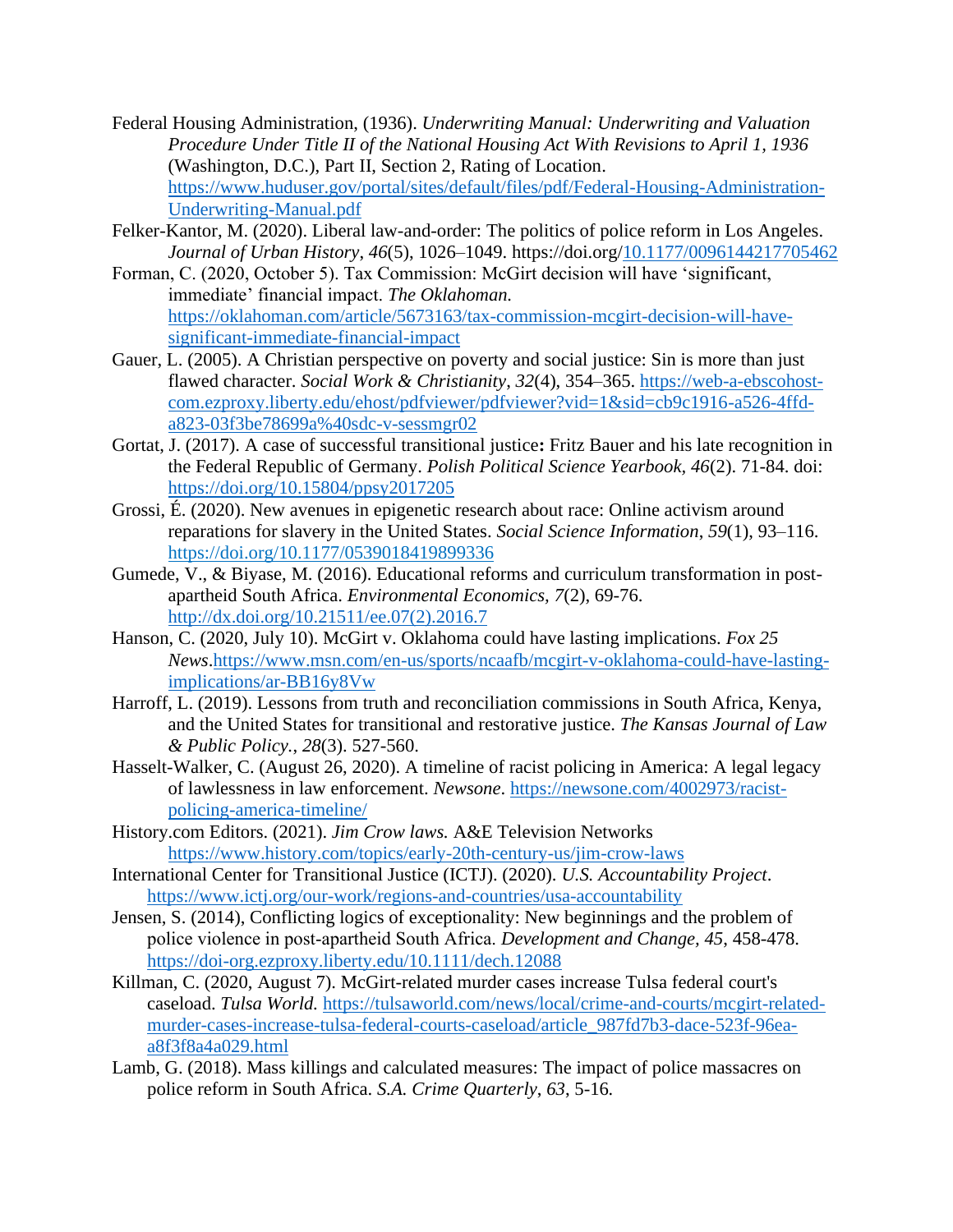http://ezproxy.liberty.edu/login?qurl=https%3A%2F%2Fwww.proquest.com%2Fscholarlyjournals%2Fmass-killings-calculated-measures-impactpolice%2Fdocview%2F2034293703%2Fse-2%3Faccountid%3D12085,

doi:http://dx.doi.org.ezproxy.liberty.edu/10.17159/2413-3108/2018/v0n63a3028.

- Leahy, P. (Feb. 9, 2009). Restoring trust in the justice system: The Senate Judiciary Committee's Agenda in the 111th Congress (Feb. 9, 2009), https://www.leahy. senate.gov/press/restoring-trust-in-the-justice-system-the-senate-judiciarycommitteesagenda-in-the-111th-congress [https://perma.cc/32XA-S6BQ]
- Lowery, W. (2020, July 3). Police reform alone won't stop another George Floyd from being murdered; The first step towards reconciliation is for America to stop lying to itself about racism. South Africa and Germany reckoned with their pasts; now America must. *Newsweek*, *174*(18),

[https://link.gale.com/apps/doc/A628253930/BIC?u=vic\\_liberty&sid=BIC&xid=94b83d13](https://link.gale.com/apps/doc/A628253930/BIC?u=vic_liberty&sid=BIC&xid=94b83d13)

- Magarrell, L. & Peterson, L. (2020). *After torture: U.S. Accountability and the Right to Redress.*  <https://www.ictj.org/sites/default/files/ICTJ-USA-Right-Redress-2010-English.pdf>
- McGirt v. Oklahoma, 591 U.S. (2020). [https://supreme.justia.com/cases/federal/us/591/18-](https://supreme.justia.com/cases/federal/us/591/18-9526/) [9526/](https://supreme.justia.com/cases/federal/us/591/18-9526/)
- Murithi, T. (2020, June 30). *A U.S. Truth commission? Insights from South Africa*. <https://www.justiceinfo.net/en/44748-us-truth-commission-insights-from-south-africa.html>
- Mystal, E. (October 20, 2020). We're going to need a truth and reconciliation commission to recover from Trump. *The Nation*. [https://www.thenation.com/article/politics/trump-truth](https://www.thenation.com/article/politics/trump-truth-reconciliation/)[reconciliation/](https://www.thenation.com/article/politics/trump-truth-reconciliation/)
- National Advisory Commission on Civil Disorders. (1968). *Report of the National Advisory Commission on Civil Disorders (The Kerner Commission).* [http://www.eisenhowerfoundation.org/kerner\\_report](http://www.eisenhowerfoundation.org/kerner_report)
- National Commission on Law Observance and Enforcement. (1931). *Report on Lawlessness in Law Enforcement.*

<https://babel.hathitrust.org/cgi/pt?id=mdp.39015033269526&view=2up&seq=615>

- National Public Radio [NPR]. (October 11, 2020). Healing U.S. divides through truth and reconciliation commissions. [Radio broadcast transcript]. [https://www.npr.org/2020/10/11/922849505/healing-u-s-divides-through-truth-and](https://www.npr.org/2020/10/11/922849505/healing-u-s-divides-through-truth-and-reconciliation-commissions)[reconciliation-commissions](https://www.npr.org/2020/10/11/922849505/healing-u-s-divides-through-truth-and-reconciliation-commissions)
- *New Revised Standard Version Bible* (1989).<https://www.biblegateway.com/passage/>
- Niebuhr, R. (1941). Chapter V: The relevance of the Christian view of man. In *Human Nature*. Louisville: Westminister, 1941. 152-78. *Twentieth Century Religious Thought, Volume I: Christianity Database.* Web.
- Organization for Security and Co-operation in Europe (OSCE). (2008). *Guidebook on democratic policing*.<https://www.osce.org/files/f/documents/5/3/23804.pdf>
- Pethel, M. E. (2018). Reparation and reconciliation: The Rise and fall of integrated higher education. *Journal of Southern History*, *84*(2), 459–460. <https://doi.org/10.1353/soh.2018.0119>
- Posner, E., & Vermeule, A. (2004). Transitional justice as ordinary justice. *Harvard Law Review, 117*(3), 761-825. doi:10.2307/4093461
- President's Commission on Law Enforcement and the Administration of Justice. (2020). *Draft.* <https://www.justice.gov/file/1340216/download>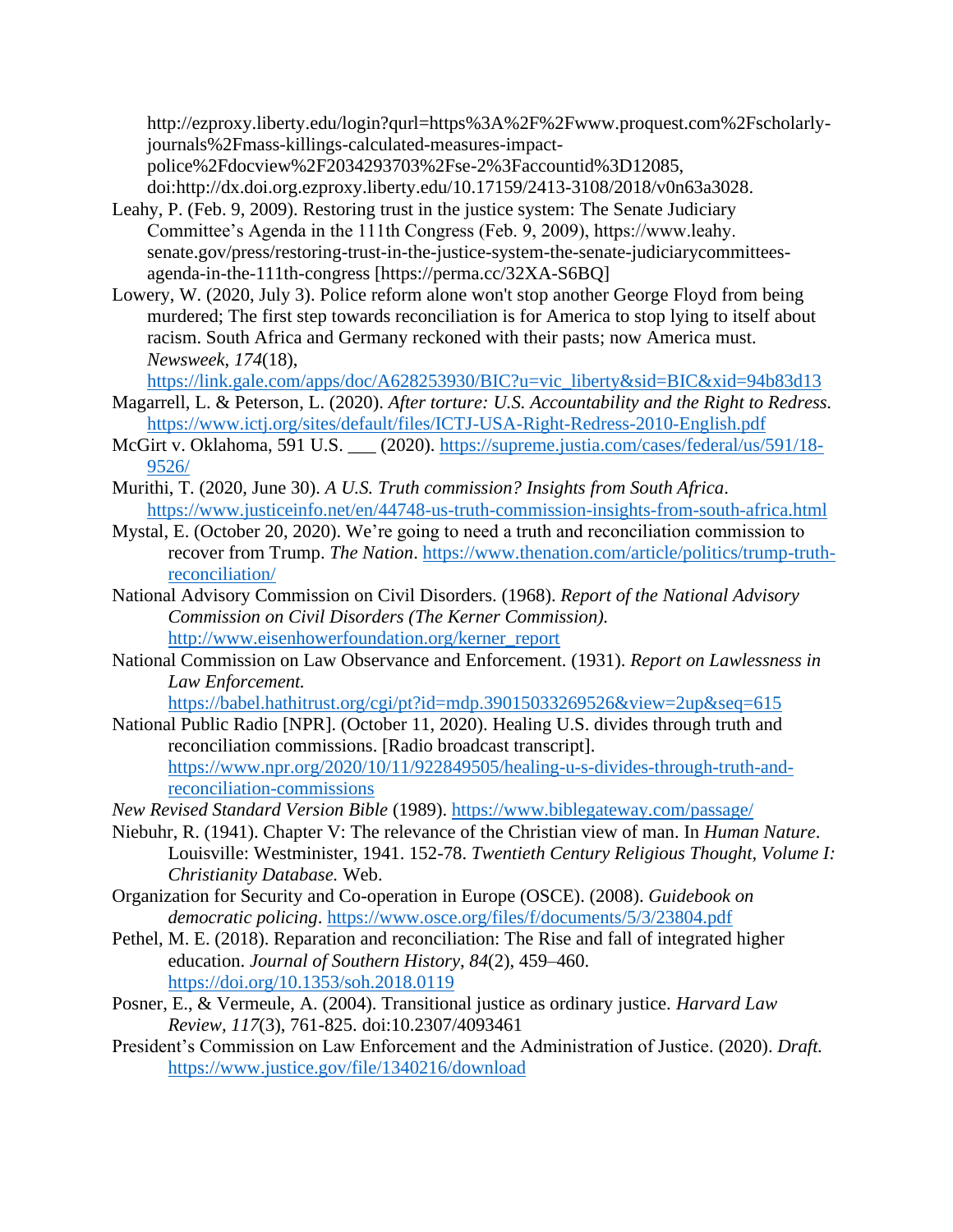- Pruitt, W. R. (2010). The progress of democratic policing in post-apartheid South Africa. *African Journal of Criminology & Justice Studies*, *4*(1). 116-140. [http://ezproxy.liberty.edu/login?qurl=https%3A%2F%2Fwww.proquest.com%2Fscholarl](http://ezproxy.liberty.edu/login?qurl=https%3A%2F%2Fwww.proquest.com%2Fscholarly-journals%2Fprogress-democratic-policing-post-apartheid-south%2Fdocview%2F609984450%2Fse-2%3Faccountid%3D12085) [y-journals%2Fprogress-democratic-policing-post-apartheid](http://ezproxy.liberty.edu/login?qurl=https%3A%2F%2Fwww.proquest.com%2Fscholarly-journals%2Fprogress-democratic-policing-post-apartheid-south%2Fdocview%2F609984450%2Fse-2%3Faccountid%3D12085)[south%2Fdocview%2F609984450%2Fse-2%3Faccountid%3D12085](http://ezproxy.liberty.edu/login?qurl=https%3A%2F%2Fwww.proquest.com%2Fscholarly-journals%2Fprogress-democratic-policing-post-apartheid-south%2Fdocview%2F609984450%2Fse-2%3Faccountid%3D12085)
- Public Broadcasting System [PBS], Amanpour and Company (June 6, 2020 ). Is truth and reconciliation possible in the United States? [Video]. YouTube. [https://www.youtube.com/watch?v=9HwsaOKjqgU.](https://www.youtube.com/watch?v=9HwsaOKjqgU)
- Rauch, J. (2005). The South African police and the Truth Commission, *South African Review of Sociology*, *36*(2), 208-237, doi: [10.1080/21528586.2005.10419139](https://doi-org.ezproxy.liberty.edu/10.1080/21528586.2005.10419139)
- Reichel, P. L. (1988). Southern slave patrols as transitional police type. *American Journal of Police, 7(2),* 51-78.
- Romine, T. & del Valle, L. (2020). New commission in three major cities targets past misconduct within criminal justice systems. *CNN*. [https://edition.cnn.com/2020/07/01/us/truth-justice-and-reconciliation-commission](https://edition.cnn.com/2020/07/01/us/truth-justice-and-reconciliation-commission-trnd/index.html)[trnd/index.html](https://edition.cnn.com/2020/07/01/us/truth-justice-and-reconciliation-commission-trnd/index.html)
- Sarkin, J. (2000). Fighting crime while promoting human rights in the police. the court and the prisons in South Africa. *Law, Democracy & Development*, 4(2), 151-172. [http://ezproxy.liberty.edu/login?qurl=https%3A%2F%2Fwww.proquest.com%2Fscholarl](http://ezproxy.liberty.edu/login?qurl=https%3A%2F%2Fwww.proquest.com%2Fscholarly-journals%2Ffighting-crime-while-promoting-human-rights%2Fdocview%2F1239101767%2Fse-2%3Faccountid%3D12085) [y-journals%2Ffighting-crime-while-promoting-human](http://ezproxy.liberty.edu/login?qurl=https%3A%2F%2Fwww.proquest.com%2Fscholarly-journals%2Ffighting-crime-while-promoting-human-rights%2Fdocview%2F1239101767%2Fse-2%3Faccountid%3D12085)[rights%2Fdocview%2F1239101767%2Fse-2%3Faccountid%3D12085.](http://ezproxy.liberty.edu/login?qurl=https%3A%2F%2Fwww.proquest.com%2Fscholarly-journals%2Ffighting-crime-while-promoting-human-rights%2Fdocview%2F1239101767%2Fse-2%3Faccountid%3D12085)
- Schrader, S. (2019). To protect and serve themselves: Police in U.S. politics since the 1960s. *Public Culture*, *31*(3), 601–623. [https://doi-org.ezproxy.liberty.edu/10.1215/08992363-](https://doi-org.ezproxy.liberty.edu/10.1215/08992363-7532667) [7532667](https://doi-org.ezproxy.liberty.edu/10.1215/08992363-7532667)
- Shear, K. (2012). Tested loyalties: Police and politics in South Africa, 1939—63. *The Journal of African History, 53*(2), 173-193. <http://www.jstor.org/stable/23353654>
- Sin. *Merriam-Webster.com Thesaurus*, Merriam-Webster, https://www.merriamwebster.com/thesaurus/sin. Accessed 4 Feb. 2021.
- Slick, M. (2018). What is social justice and is it biblical? [https://carm.org/social-justice/what-is](https://carm.org/social-justice/what-is-social-justice-and-is-it-biblical/)[social-justice-and-is-it-biblical/](https://carm.org/social-justice/what-is-social-justice-and-is-it-biblical/)
- Souli, S. (2020, August 16). *Does America Need a Truth and Reconciliation Commission?* POLITICO. [https://www.politico.com/news/magazine/2020/08/16/does](https://www.politico.com/news/magazine/2020/08/16/does-america-need-a-truth-and-reconciliation-commission-395332)[america-need-a-truth-and-reconciliation-commission-395332](https://www.politico.com/news/magazine/2020/08/16/does-america-need-a-truth-and-reconciliation-commission-395332)
- South African Broadcasting Corporation [SABC]. (2011). *TRC Episode 57, Part 02* [Video: 8:16-9:27]. YouTube.<https://www.youtube.com/watch?v=KmPgG8U38wk>
- Stewart C. (2013). The enemy is among us: Media images of police in South Africa during the transition from apartheid to democracy. *International Criminal Justice Review*. *23*(4), 333-356. doi[:10.1177/1057567713513796](https://doi-org.ezproxy.liberty.edu/10.1177/1057567713513796)
- Táíwò, O. (June 30, 2020). The best way to respond to our history of racism? A Truth and Reconciliation Commission. *The Washington Post.* [https://www.washingtonpost.com/opinions/2020/06/30/best-way-respond-our-history](https://www.washingtonpost.com/opinions/2020/06/30/best-way-respond-our-history-racism-truth-reconciliation-commission/)[racism-truth-reconciliation-commission/](https://www.washingtonpost.com/opinions/2020/06/30/best-way-respond-our-history-racism-truth-reconciliation-commission/)
- Tepperman, J. D. (2002, March-April). Truth and Consequences. *Foreign Affairs*, *81*(2), 128. [https://link.gale.com/apps/doc/A82782326/BIC?u=vic\\_liberty&sid=BIC&xid=6fe6deb9](https://link.gale.com/apps/doc/A82782326/BIC?u=vic_liberty&sid=BIC&xid=6fe6deb9)
- The Closer to The Truth Project (n.d.). *Mississippi.*  <https://www.greensborothemovie.com/project/pilotsite/mississippi/about.html>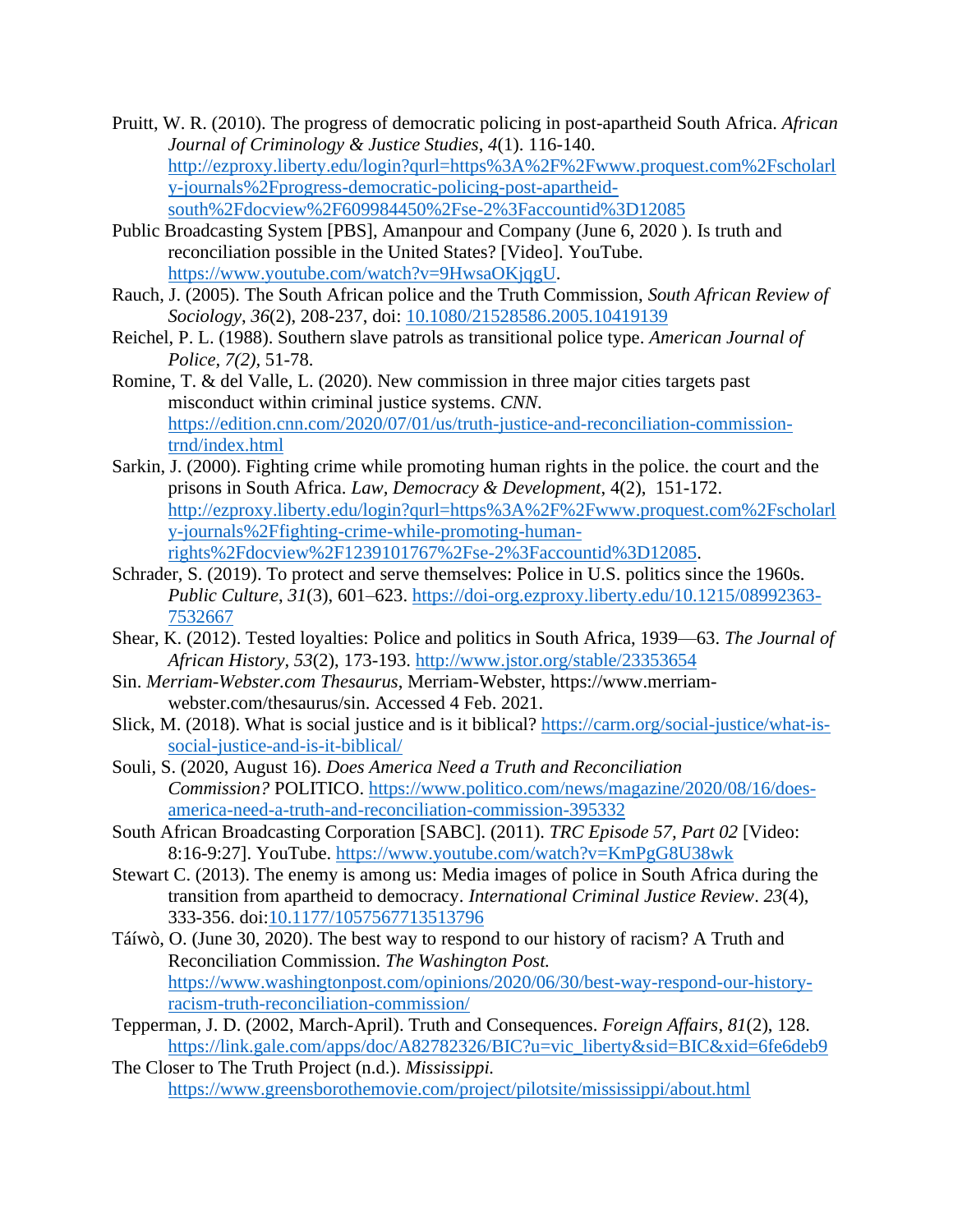- The President's Commission on Law Enforcement and Administration of Justice. (1967). *The Challenge of Crime in a Free Society*. <https://assets.documentcloud.org/documents/3932081/Crimecommishreport.pdf>
- The President's Task Force on 21<sup>st</sup> Century Policing. (2015). Final report of the president's task force on  $21<sup>st</sup>$  century policing. [https://d3n8a8pro7vhmx.cloudfront.net/nacole/pages/115/attachments/original/15704740](https://d3n8a8pro7vhmx.cloudfront.net/nacole/pages/115/attachments/original/1570474092/President-Barack-Obama-Task-Force-on-21st-Century-Policing-Final-Report-min.pdf?1570474092) [92/President-Barack-Obama-Task-Force-on-21st-Century-Policing-Final-Report](https://d3n8a8pro7vhmx.cloudfront.net/nacole/pages/115/attachments/original/1570474092/President-Barack-Obama-Task-Force-on-21st-Century-Policing-Final-Report-min.pdf?1570474092)[min.pdf?1570474092](https://d3n8a8pro7vhmx.cloudfront.net/nacole/pages/115/attachments/original/1570474092/President-Barack-Obama-Task-Force-on-21st-Century-Policing-Final-Report-min.pdf?1570474092)
- Thomas, M. (2020, August). Hundreds of criminal charges dismissed in Tulsa county following McGirt ruling. *News on 6.*  [https://www.newson6.com/story/5f40408ae442da0f3296c07e/hundreds-of-criminal](https://www.newson6.com/story/5f40408ae442da0f3296c07e/hundreds-of-criminal-charges-dismissed-in-tulsa-county-following-mcgirt-ruling-)[charges-dismissed-in-tulsa-county-following-mcgirt-ruling-](https://www.newson6.com/story/5f40408ae442da0f3296c07e/hundreds-of-criminal-charges-dismissed-in-tulsa-county-following-mcgirt-ruling-)
- Timetoast Timelines (2007-2020). *Police Reform in the U.S.*  [https://www.timetoast.com/timelines/police-reform-in-the-u-s.](https://www.timetoast.com/timelines/police-reform-in-the-u-s)
- United Nations Human Rights (2021). *Rule of Law - Transitional Justice.* <https://www.ohchr.org/EN/Issues/RuleOfLaw/Pages/TransitionalJustice.aspx>
- United Nations Security Council. (2004). The rule of law and transitional justice in conflict and post-conflict societies.<https://www.un.org/ruleoflaw/files/2004%20report.pdf>
- United States Senate, (2021). 117th Congress Senate Bill 40 (S. 40). <https://www.congress.gov/bill/117th-congress/senate-bill/40>
- Varney, H. (2020). *South Africa. International Center for Transitional Justice (ICTJ).*  <https://www.ictj.org/our-work/regions-and-countries/south-africa>
- Vorster, N. (2019). Land, group identities and competing justice values in South Africa: Reformed perspectives on embracive justice and permeable identity formation. *In Die Skriflig*, *53*(1).

http://ezproxy.liberty.edu/login?qurl=https%3A%2F%2Fwww.proquest.com%2Fscholarlyjournals%2Fland-group-identities-competing-justice-

values%2Fdocview%2F2182389001%2Fse-2%3Faccountid%3D12085, doi:http://dx.doi.org.ezproxy.liberty.edu/10.4102/ids.v53i1.2398.

Wolfgang, C. N. (2019). The White supremacy of art education in the United States: My complicity and path toward reparation pedagogy. *Journal of Cultural Research in Art Education (Online), 36*(1), 14-28.

[http://ezproxy.liberty.edu/login?qurl=https%3A%2F%2Fwww.proquest.com%2Fscholarly](http://ezproxy.liberty.edu/login?qurl=https%3A%2F%2Fwww.proquest.com%2Fscholarly-journals%2Fwhite-supremacy-art-education-united-states-my%2Fdocview%2F2392446291%2Fse-2%3Faccountid%3D12085)[journals%2Fwhite-supremacy-art-education-united-states](http://ezproxy.liberty.edu/login?qurl=https%3A%2F%2Fwww.proquest.com%2Fscholarly-journals%2Fwhite-supremacy-art-education-united-states-my%2Fdocview%2F2392446291%2Fse-2%3Faccountid%3D12085)[my%2Fdocview%2F2392446291%2Fse-2%3Faccountid%3D12085](http://ezproxy.liberty.edu/login?qurl=https%3A%2F%2Fwww.proquest.com%2Fscholarly-journals%2Fwhite-supremacy-art-education-united-states-my%2Fdocview%2F2392446291%2Fse-2%3Faccountid%3D12085)

- Williams, H. & Murphy, P.V. (1990). *The evolving strategy of police: A minority view*. U.S. Department of Justice, National Institute of Justice. <https://www.ncjrs.gov/pdffiles1/Digitization/121019NCJRS.pdf>
- Winter, S. (2013). Towards a unified theory of transitional justice. *International Journal of Transitional Justice*, *7*(2), 224–244.<https://doi-org.ezproxy.liberty.edu/10.1093/ijtj/ijt004>
- Zenker, O. (2014), New law against an old state: Land restitution as a transition to justice in post‐apartheid South Africa?. *Development and Change, 45*, 502-523. [https://doi](https://doi-org.ezproxy.liberty.edu/10.1111/dech.12092)[org.ezproxy.liberty.edu/10.1111/dech.12092](https://doi-org.ezproxy.liberty.edu/10.1111/dech.12092)
- Zvobgo, K. (2021). 'This is not who we are' is a great American myth. *F.P*. [https://foreignpolicy.com/2021/01/08/great-american-myth-capitol-maga-trump-black-lives](https://foreignpolicy.com/2021/01/08/great-american-myth-capitol-maga-trump-black-lives-matter-transitional-justice/)[matter-transitional-justice/](https://foreignpolicy.com/2021/01/08/great-american-myth-capitol-maga-trump-black-lives-matter-transitional-justice/)